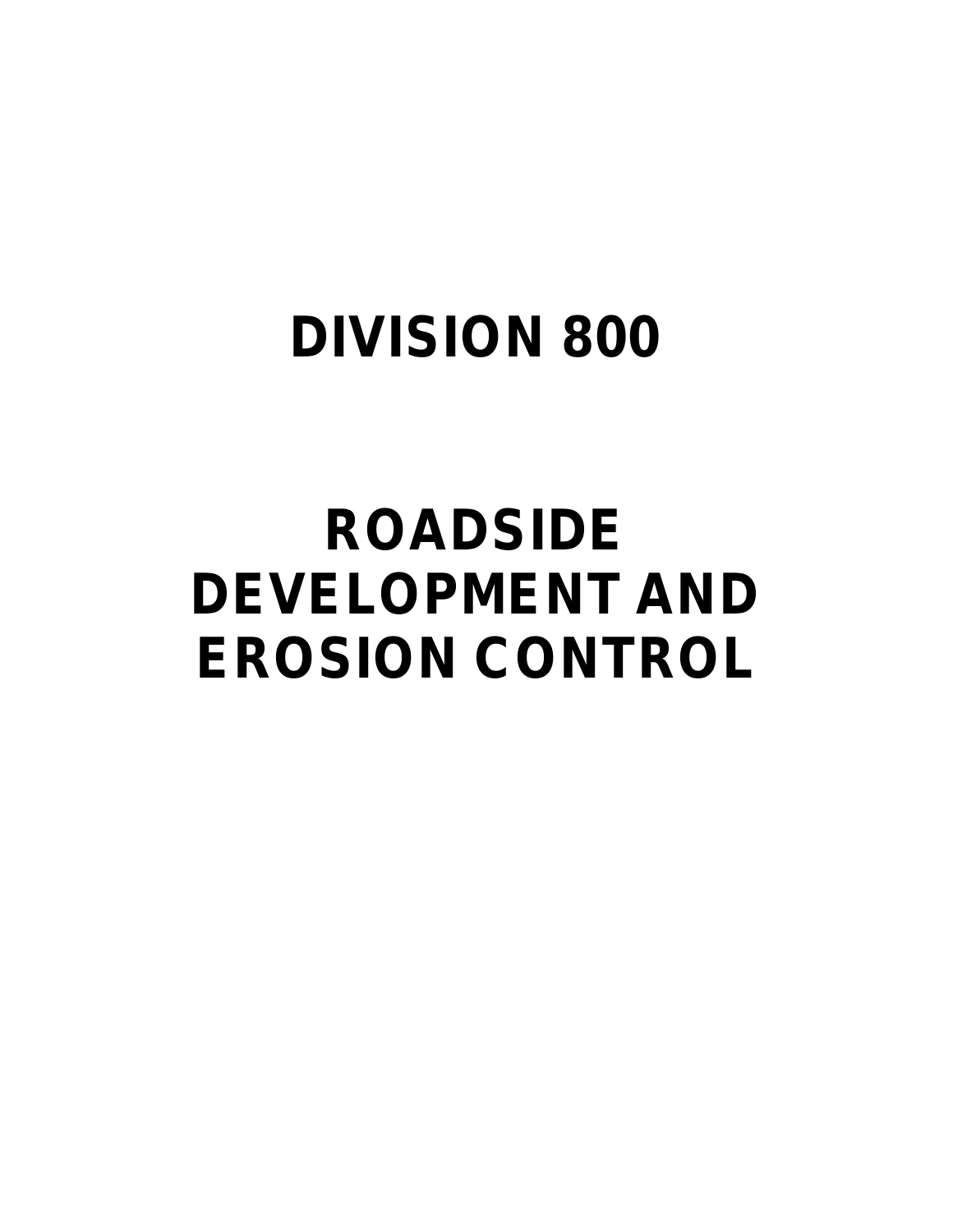# **DIVISION 800**

# **ROADSIDE DEVELOPMENT & EROSION CONTROL**

# **800.00 GENERAL COMMENTS**

#### **Introduction**

The highway right-of-way is largely a disturbed environment, lacking a natural soil profile and subject to unusual runoff, strong winds and abnormal air turbulence, pollutants, wide temperature variations and other extremes. Seeding, sodding, erosion control and landscaping are used to deal with this disturbed environment and help to permanently stabilize it as soon as possible.

Plants and seeds are living things in contrast to concrete, steel, stone and asphalt which are the inanimate materials used in the major part of road construction. Plants change in shape, size, color and texture from season-to-season and year-to-year while the inanimate materials remain virtually constant.

Seeding and landscaping involve living materials used to stabilize the right-of-way, protect the concrete and steel construction and provide other functions to help safely direct the motorist. It is understandable that survival of these living materials is important to the entire roadway system.

These living materials need to be of the quality specified, properly installed and maintained so they produce the desired results of stabilizing the right-of-way to protect the construction and provide a complete roadway system.

# **General Inspection**

Inspection personnel assigned to erosion control work should review project plans, specifications, special provisions, and road standards pertaining to erosion control. The right-of-way contracts should be reviewed for special treated areas not mentioned on the plans. For seeding, fertilizing, and mulching, a pre-measurement using slope distances of the project is needed before the contractor starts. Both the contractor and inspector need to know the quantities of seed, fertilizer, and mulch required on the project.

Attention should be given to the erosion control plan and proposal notes for the special items and conditions involved with each individual project.

Material delivered to the project and damaged due to improper storage or handling should be rejected, even though it may have been previously accepted.

The testing requirements for seed and fertilizer are outlined in the *Materials Sampling Guide*.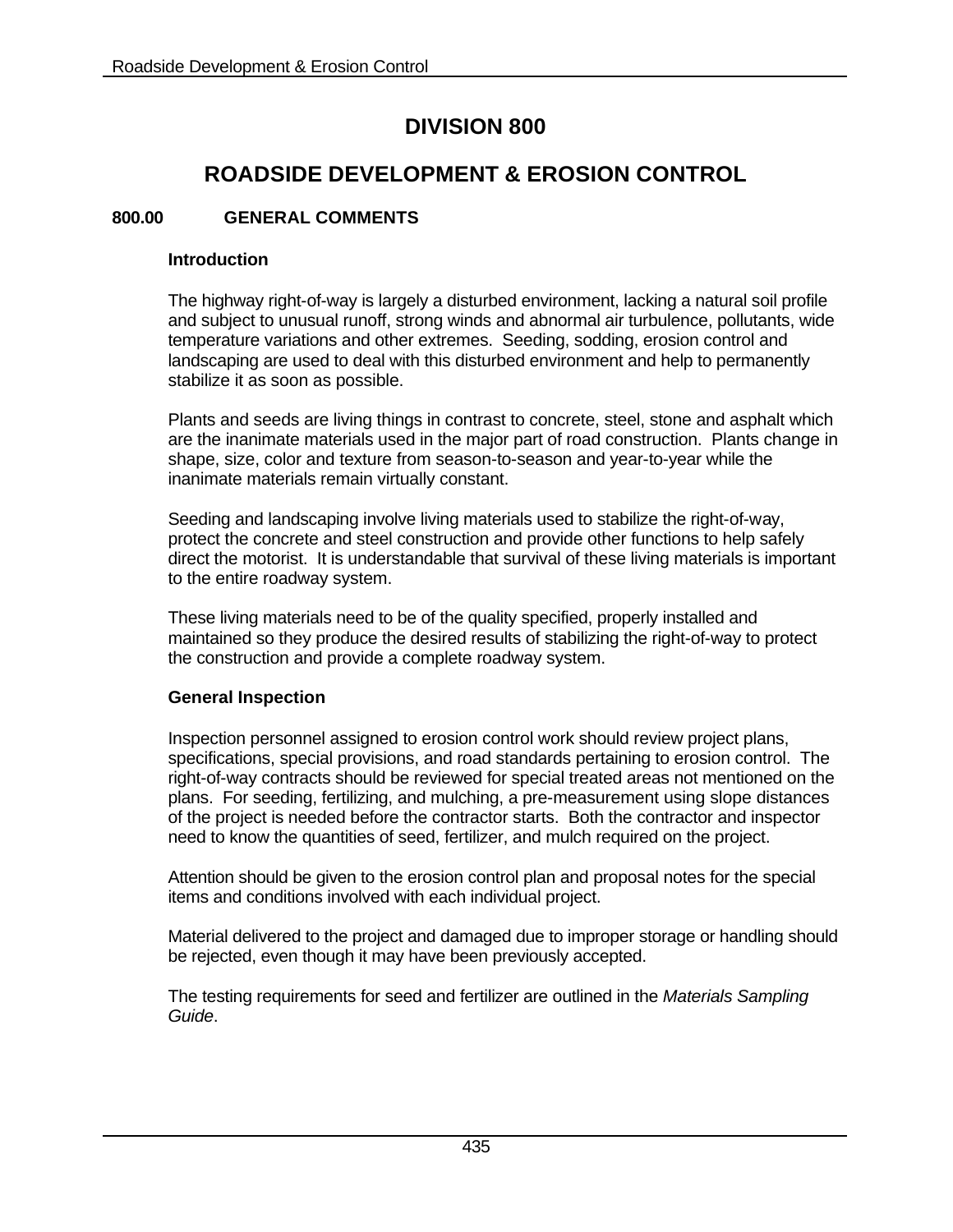The inspector is to observe the following operations:

• Application of seed, fertilizer, and mulch.

Record the quantities of these materials used in the project records. Record the drill settings for each type of seed mix.

All revisions made to the seed mixtures, fertilizer, or rate of fertilizer application should be approved by the Construction Division or the Roadway Design Division (Roadside Development Section).

*SSHC Subsection 802.02*, Paragraph 1.a. tells the contractor to submit the plant purchase orders 90 days before the planting season. If a landscaping contract is awarded with less than 100 calendar days before the planting season begins, a minimum of 60 days will be allowed.

# **Equipment**

Proper equipment in good working condition and operated at a reasonable speed must be used to get the best results. Where possible, the equipment should be operated on the contour or parallel to the slope.

Equipment for preparation of the seed bed includes a disc, field cultivator, spike tooth harrow, spring tooth harrow, and a slope harrow. Other equipment may be approved for use provided that it achieves the desired results.

A heavy disc, such as a Rome disc, may be required in areas of heavy vegetation. A slope harrow may be required in areas of light soil, where equipment tracks damage the seed bed.

Equipment for applying seed and fertilizer consists of a hydro-seeder, gravity seeder, end gate cyclone seeder, cyclone seeder, and a native grass seed drill. The cyclone seeder (hand seeder) is usually used to spread seed and fertilizer in small areas or areas inaccessible to field equipment.

The mulch crimper needs to be looked at. The blades, when new, are serrated. Some serration should be left. The serrations allow the mulch to be tucked into the soil rather than cut. When in doubt, just have an area crimped and see how it does.

The mulch blower should not chop the hay or straw so badly that all we have is very short pieces. Most machines are adjustable for the length of straw or hay.

Equipment should be checked for proper rate of application of seed and fertilizer by measuring a representative area and weighing the required amount of seed to be applied. All seeders must be cleaned when changing seed mixtures, particularly when changing from Type A to Type B.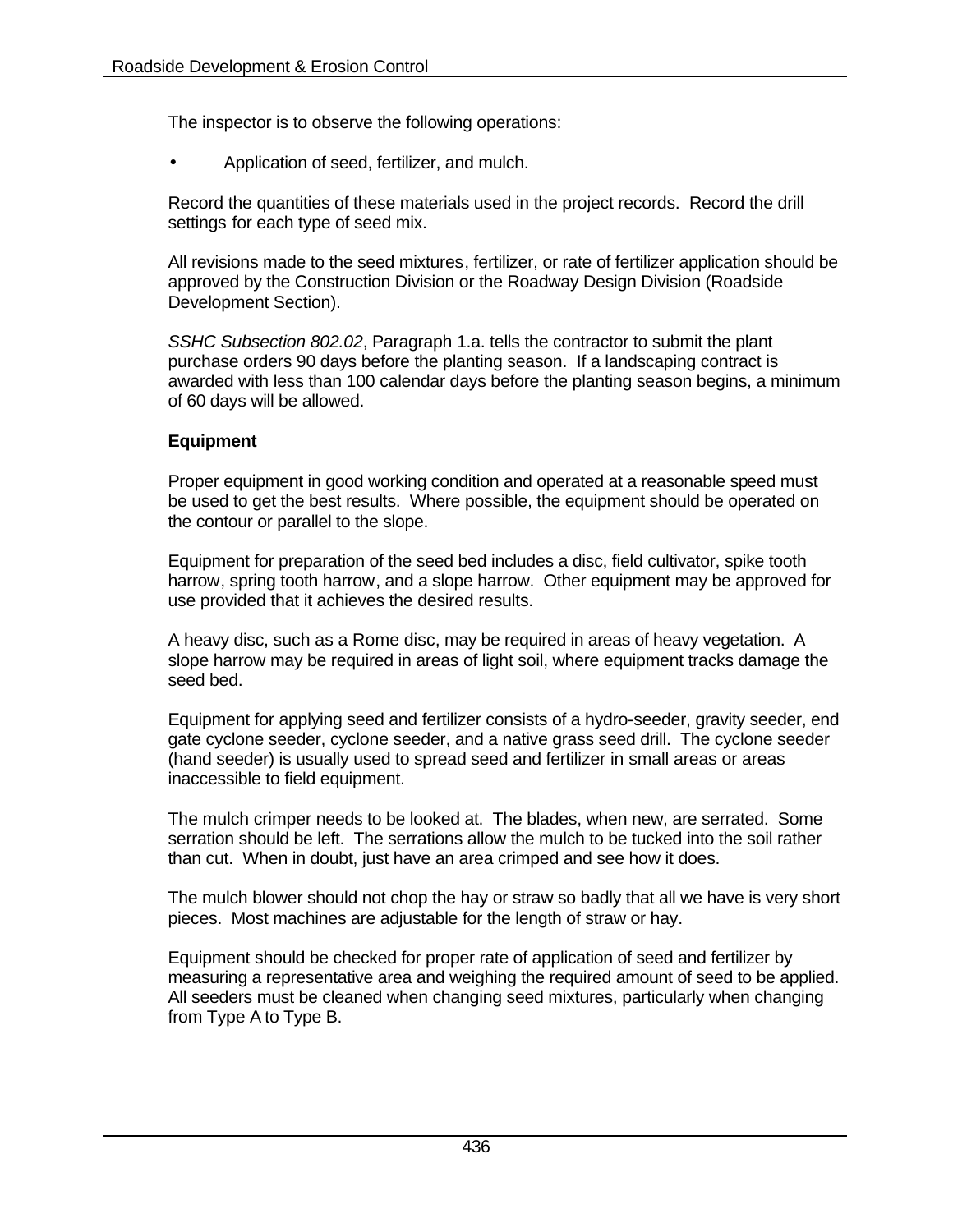# **Contract Administration**

Both the Project Manager and the inspector should review the construction period shown on the proposal form.

From March 1 to June 30 and from August 1 to freeze-up, working days should be charged whenever it is possible to perform a seeding contract controlling operation.

#### **Erosion Control**

Normal grading operations require the following erosion control:

- Install "Silt Fence" before grading begins.
- "Temporary Silt Checks" must be installed as soon as rough grading establishes ditches. The Contractor should also construct earth-berm dikes, dams, sediment basins, temporary slope drains and other erosion control features as shown in the plans or as necessary to control erosion and siltation.
- When final grading begins "Temporary Silt Checks" need to be removed.
- When final grading is complete, the area should be cover crop seeded and TSC's reinstalled.
- As soon as possible after final grading and pavement is complete, permanent ersosion checks should be installed and the area should be permanently seeded.
- \*\* If permanent erosion checks are available and installed immediately after final grading, the TSC do not need to be reinstalled.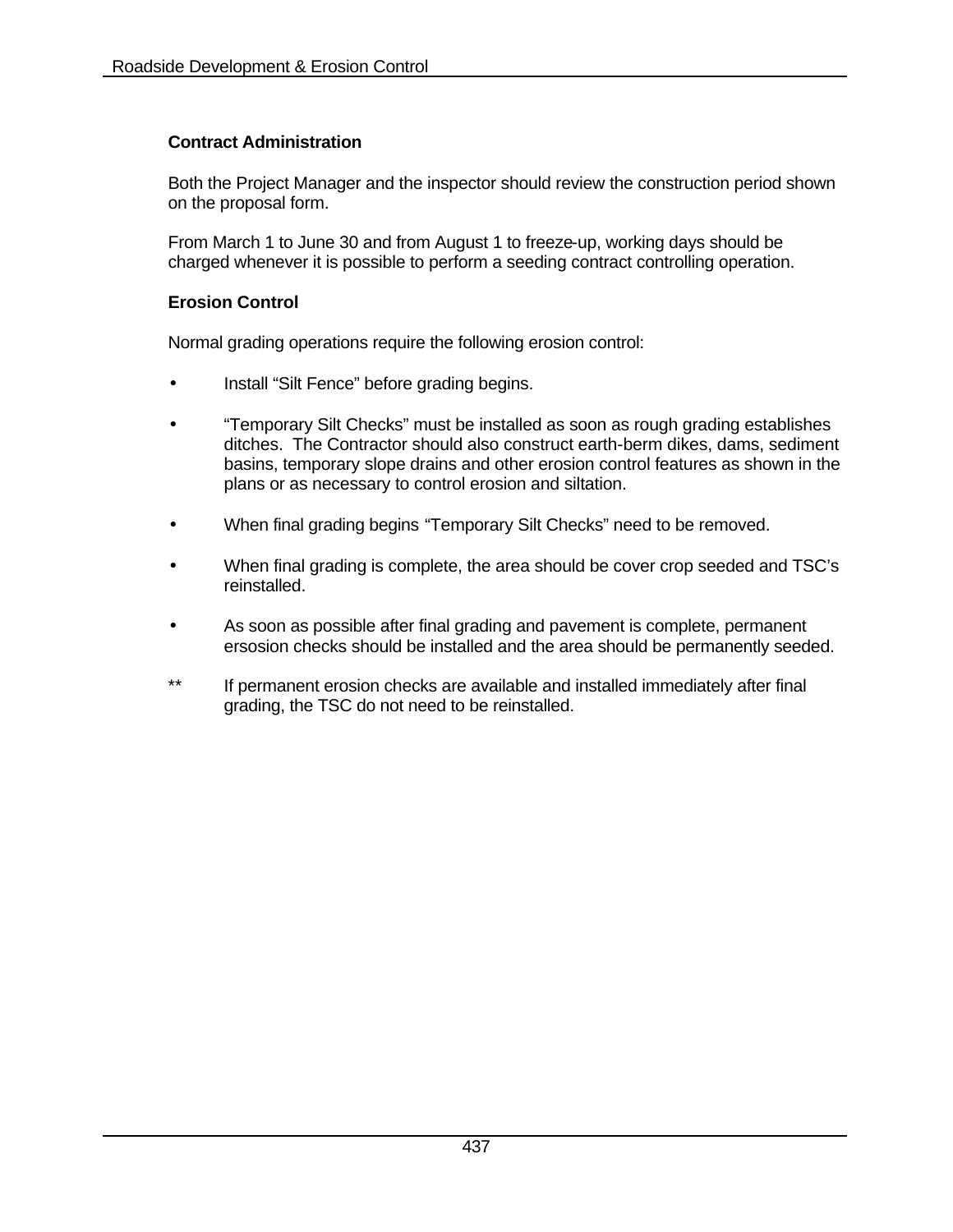# **801.00 REMOVING AND RESETTING TREES**

# **801.01 REMOVING AND RESETTING TREES CHECKLIST**

| <b>SSHC References:</b>      |    | Section 801<br>Section 802                                                                                                                                                                                                                                       |
|------------------------------|----|------------------------------------------------------------------------------------------------------------------------------------------------------------------------------------------------------------------------------------------------------------------|
| Other References:            |    | Equipment manufacturer recommendations<br><b>Special Provisions</b><br>Special Plan                                                                                                                                                                              |
| <b>Inspection Equipment:</b> |    | <b>Tree Caliper</b>                                                                                                                                                                                                                                              |
| <b>General Comments:</b>     |    |                                                                                                                                                                                                                                                                  |
|                              | 1. | Make sure the location for resetting the trees is<br>accessible by the mechanical tree spade.                                                                                                                                                                    |
|                              | 2. | Obtain from the contractor the equipment<br>manufacturer's size rating for the tree spade and be<br>sure the trees to be moved are within the allowable<br>sizes for that machine. There may be size differences<br>between evergreen trees and deciduous trees. |
|                              | 3. | The size is usually called out as a caliper dimension -<br>This should be the diameter of the tree trunk at 300 mm<br>(12 inches) above the ground for trees over 100 mm<br>(4 inches) in diameter.                                                              |
|                              | 4. | After the trees have been properly set in their new<br>location, make sure they are well watered. This<br>watering and any required maintenance procedures in<br>the Special Provisions are the most important part of<br>keeping these plants alive.            |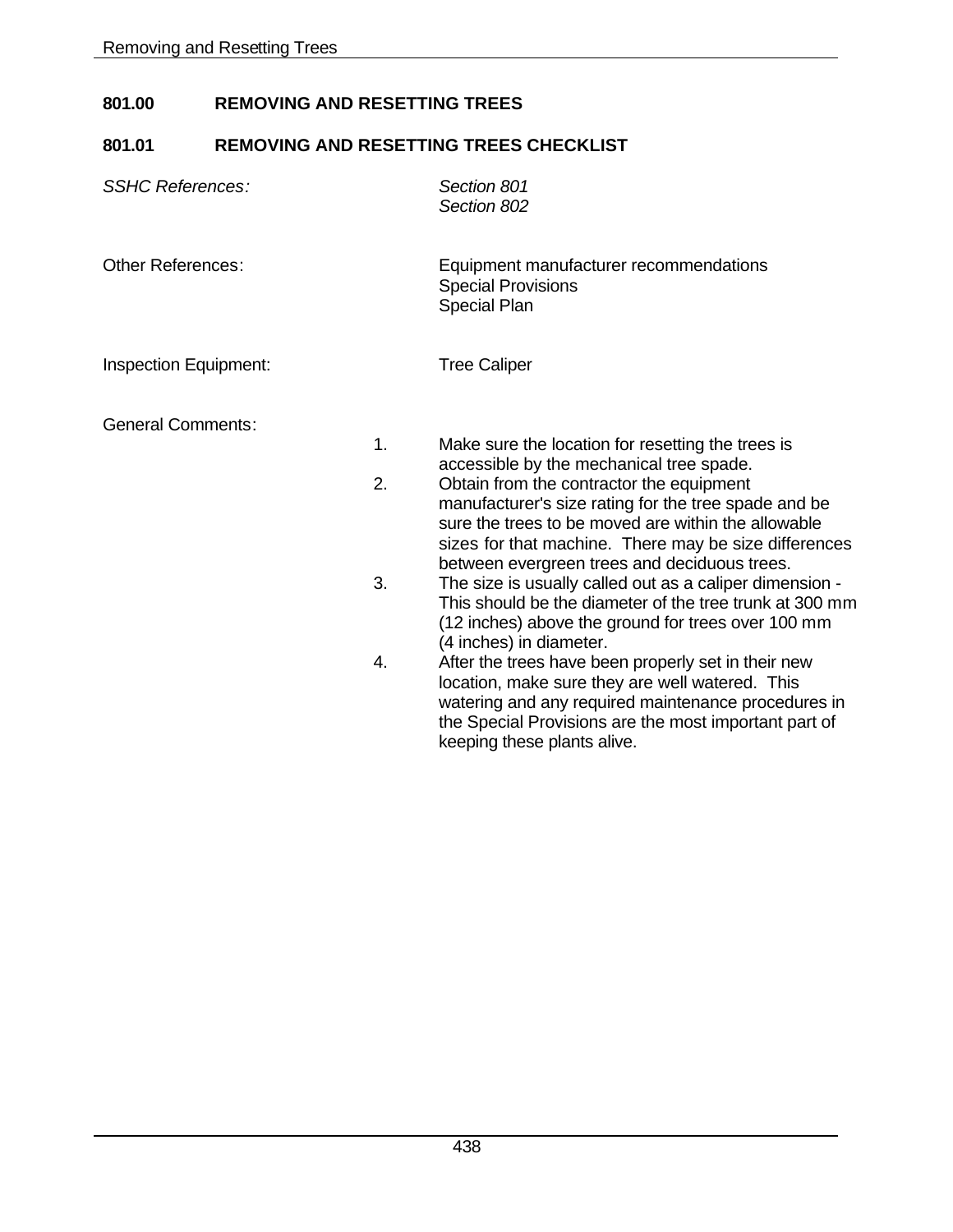# **802.00 FURNISHING AND PLANTING OF PLANT MATERIALS**

# **802.01 FURNISHING AND PLANTING OF PLANT MATERIALS CHECKLIST**

| <b>SSHC References:</b>       |    | Section 802<br><b>Special Provisions</b>                                                                                                                                                                                       |
|-------------------------------|----|--------------------------------------------------------------------------------------------------------------------------------------------------------------------------------------------------------------------------------|
| <b>Other References:</b>      |    | American Standard for Nursery Stock (current edition)<br><b>Approved Products list</b>                                                                                                                                         |
| Inspection Equipment:         |    | Tree calipers<br>Tape measure                                                                                                                                                                                                  |
| <b>General Comments:</b>      |    |                                                                                                                                                                                                                                |
|                               | 1. | The "American Standard for Nursery Stock" tells the<br>characteristics each type of plant should have for its<br>size and is used in determining if the plants are                                                             |
|                               | 2. | acceptable.<br>Preconstruction conference should be well in advance<br>of the project starting date. Roadside Development<br>Section personnel should be asked to attend.                                                      |
| <b>MATERIAL REQUIREMENTS:</b> |    |                                                                                                                                                                                                                                |
|                               | 1. | Contractor planting operation must occur within the                                                                                                                                                                            |
|                               | 2. | specified planting seasons.<br>Confirm that the plant material sources have been<br>approved by Roadside Development.                                                                                                          |
|                               | 3. | Be sure all plant material is healthy and in good growing<br>condition before allowing it to be planted.<br>no serious injuries<br>a.<br>no dry roots<br>b.<br>no broken root balls<br>C.<br>no insect pests or diseases<br>d. |
|                               | 4. | If plants must be stored, inspect the storage area to                                                                                                                                                                          |
|                               |    | see if it meets the specifications.                                                                                                                                                                                            |
|                               | 5. | Be sure products used meet the specifications.<br>Approved planting fertilizer is pressure-formed<br>a.<br>pellets 20-10-5 @ 21 grams or 14-3-3 @<br>16 grams.                                                                 |
|                               |    | b.<br>Establishment period fertilizer shall be liquid<br>urea with 28 to 32 percent nitrogen.                                                                                                                                  |
|                               |    | Wood mulch, approved by Roadside<br>с.<br>Development Section.                                                                                                                                                                 |
|                               |    | Wood stakes or metal stakes are the<br>d.<br>appropriate sizes.                                                                                                                                                                |
|                               |    | Guying material - approved by Roadside<br>е.<br>Development.                                                                                                                                                                   |
|                               |    | f.<br>Absorbent polymer on approved product list.                                                                                                                                                                              |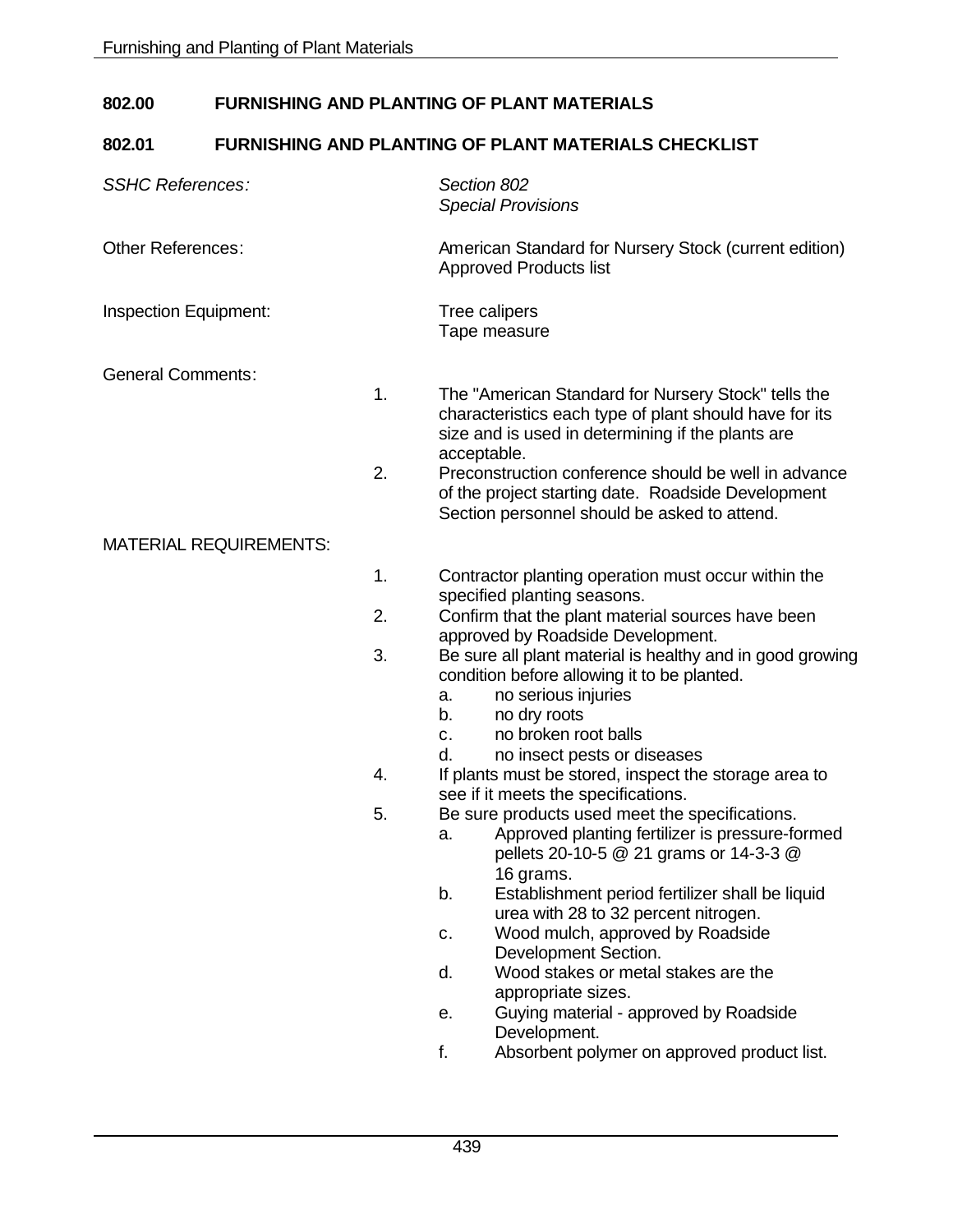- g. Pre-emergent chemical is Dathal.
- h. Post-emergent chemical is Roundup.

# CONSTRUCTION METHODS:

- 1. Planting area tilled and drilled according to the plans, details and specifications.
- 2. Bare roots plants are the most delicate to handle. Their roots must be kept moist at all times, in storage; when delivered to the project site, they should be coated with the absorbent polymer slurry and protected from sun, wind and cold so they do not get dry before planting. If it is obvious the roots have been allowed to dry out before getting planted, these plants should be rejected.
- 3. Planting procedures are called out in the specifications. If you have specific questions, contact Roadside Development.
	- a. B&B material-set ball into hole onto undisturbed soil at same depth it was grown.
	- b. Plumb and partially backfill plants no rocks or clods in backfill.
	- c. Twine cut away from trunk and burlap pulled back on B&B plants.
	- d. Properly placed fertilizer tablets in backfill, correct number for size of plant.
	- e. Backfilling completed properly check for exposed roots on bare root plants after first watering and initial soil settlement. Make sure these are covered with soil immediately.
	- f. Plant material thoroughly watered at time of planting.
	- g. Properly pruned branches.
	- h. Trees staked and properly guyed.
	- i. Water basin constructed to hold at least the minimum amount of water called for in Table 802.01.
	- j. Applied proper pre-emergent chemical.
	- k. Be sure mulch covers all tilled area to the specified depth.
- 4. During the establishment period, check the project regularly to see that all procedures are being accomplished. This is the most critical time in the project to keep plants from being stressed before going into winter. Establishment procedure items are:
	- a. Pruning
	- b. Protect against pests and diseases
	- c. Regular watering
	- d. Replacing mulch
	- e. Adjust stakes and guys
	- f. Control weeds
	- g. Remove dead plant material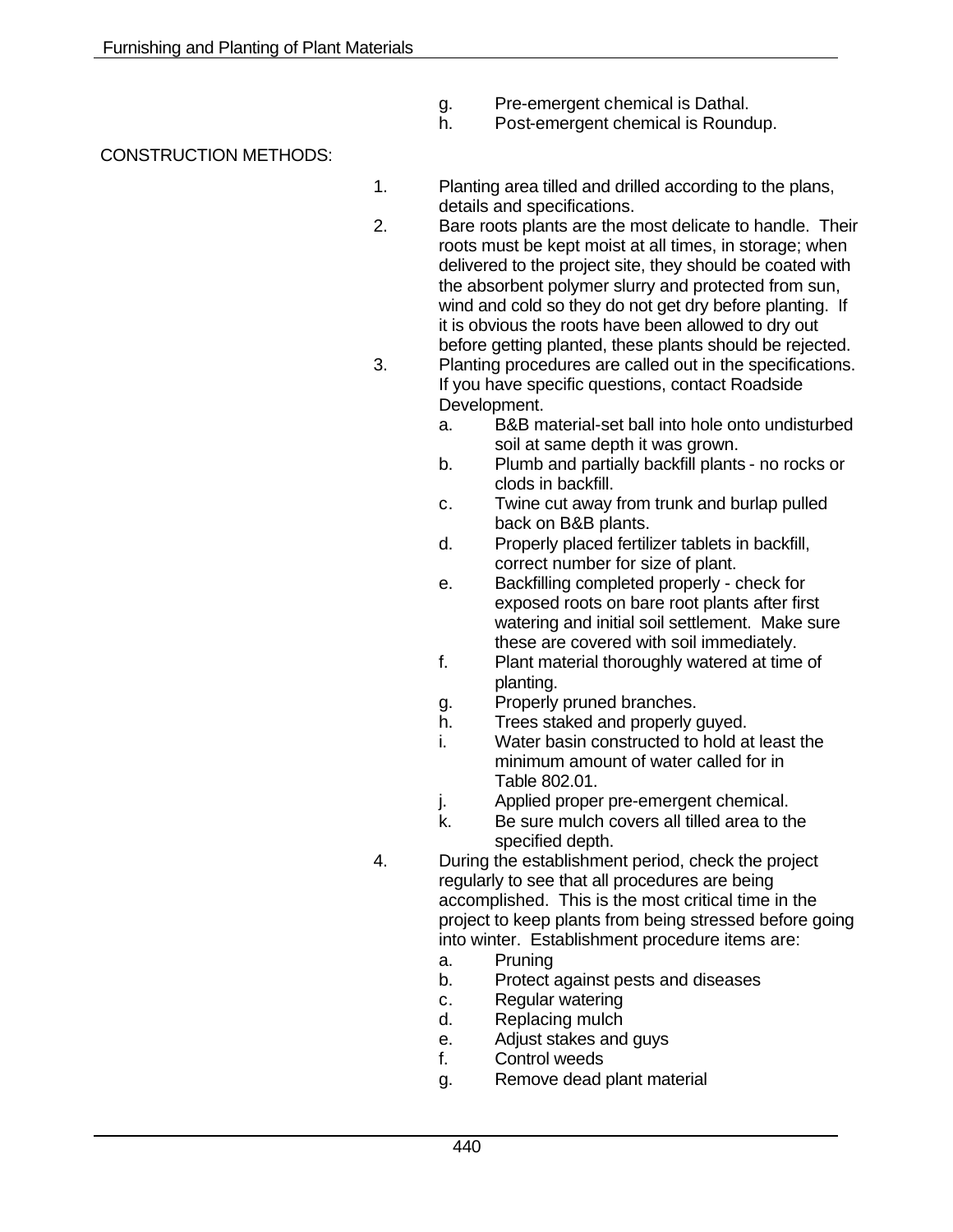6. Make sure the contractor notifies you when he/she will be watering or doing other establishment work so you can check and document that it has been done properly. Be sure the contractor realizes this documentation is to his/her benefit also. If the project is not properly maintained, the contractor can be required to maintain the project for a second growing season.

# BASIS OF PAYMENT:

- 1. Partial payment criteria and percentages are indicated in Table 802.02. (Check Special Provisions for possible changes.)
- 2. Inspection dates are approximately: **July 15** - to check establishment procedures **September 1** - count of plants in acceptable growing condition **June 1** - to final out project
- 3. Check Special Provision for other inspections that may be required.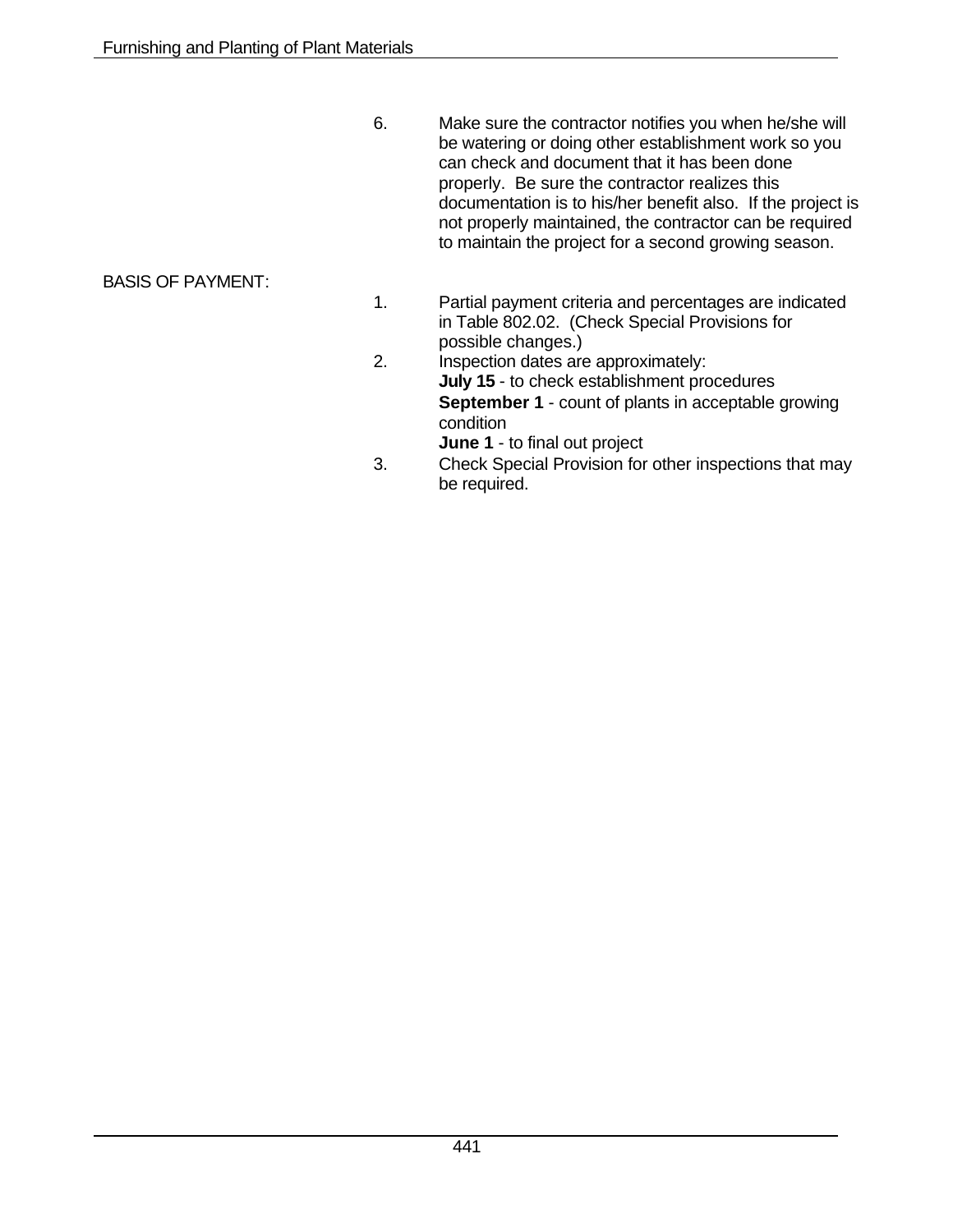#### **803.00 SEEDING**

#### **803.01 SEEDING CHECKLIST**

*SSHC Reference: Section 803 -- Seeding Special Provisions*

Other References: Project seeding Record CDR-61, Section 804,

Inspection Crew:

Seeding Procedures: 1. Give the seeding quantities to the contractor and Roadside Development.

Section 805

- 2. The seed will be mixed at the seed company and tagged with department furnished tags.
- 3. Fertilizer is usually furnished bulk and must have the bulk fertilizer form DR125 (Appendix 1). If it is delivered mixed and bagged it still needs the form. If it is delivered bagged in its separate components, the label on the bag will be enough.
- 4. Native grass drill must have either press wheels or drag chains (this is important -- the press wheels firm the seed bed and drag chains make sure the seed is covered)
- 4A. Other seeding equipment -- hydro-seeder big squirt gun -- must have agitation. Brillion -- seed box that drops seed between two corrugated rollers
- 5. Mulching equipment like cultipacker, crimper, mulch stabilizer, and mulch spreader should be inspected to confirm proper operation.
- 6. Tillage equipment -- many shapes, sizes and descriptions, (common -- disc and field cultivator
- 7. Soil preparation -- the PM must release the area to be seeded -- no preparation is to begin until the finish grade has been approved!
- 8. Does maintenance have to fix and regrade areas? Notify the maintenance superintendent -- ahead of time! (*SSHC Subsection 803.03*)
- 9. Is there a heavy weed growth that needs to be mowed? (*SSHC Subsection 803.05*)
- 10. Mulch -- does the contractor have the proper mulch (some projects are specified prairie hay only)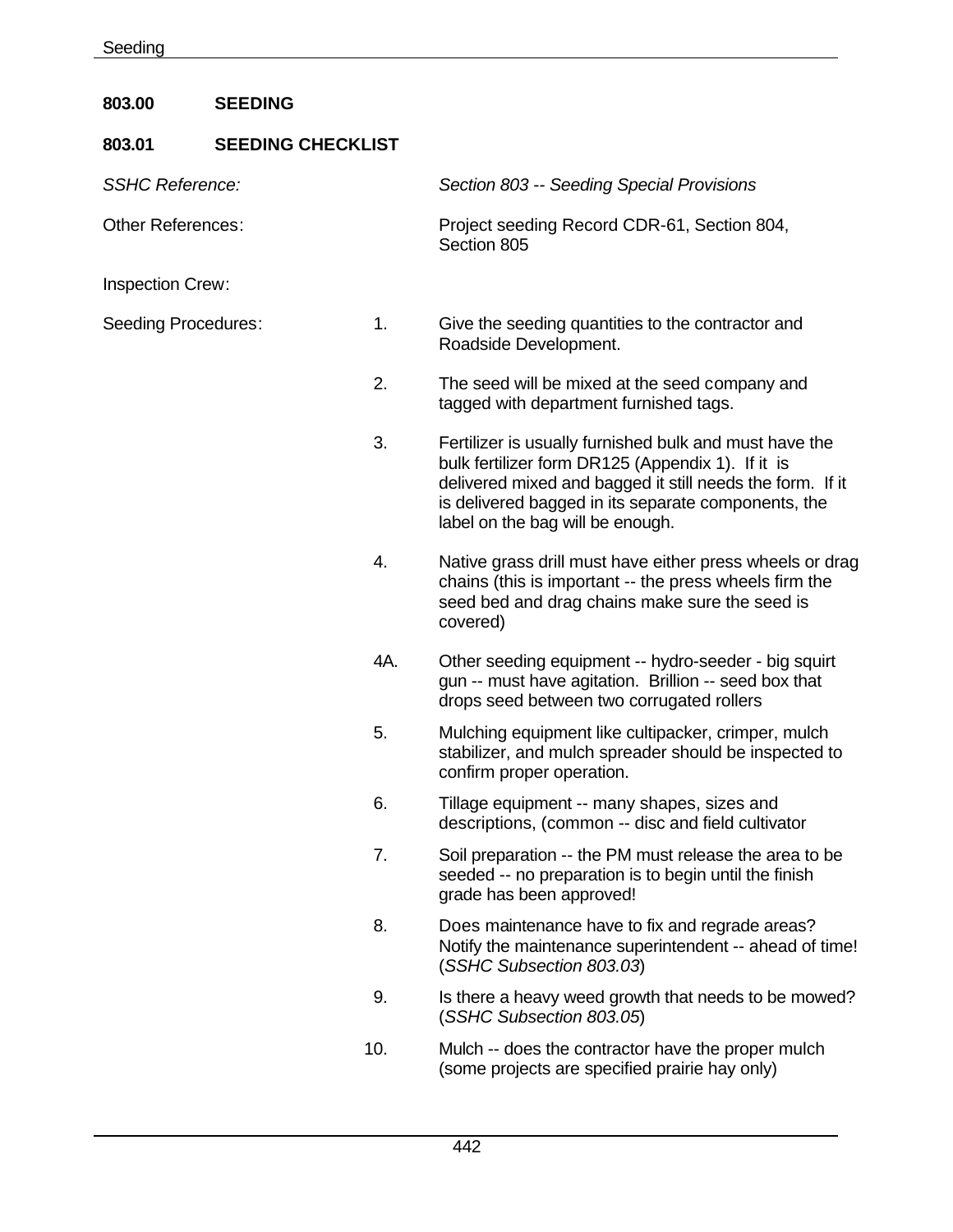- 11. Does the mulch have the noxious weed inspection certificate (*SSHC Subsection 805.02*)
- 12. Has the mulch been weighed in? (*SSHC Subsection 805.04*)
- 13. Seed bed preparation and seeding procedures: for drilled seed:
	- a. Fertilize
	- b. Disc
	- c. Or disc and then fertilize
	- d. Harrow several discings & harrowings may be necessary to produce a firm seed bed
	- e. Seed
	- f. Mulch
	- g. Crimp mulch

for hydro-seeding and broadcast seeding

- a. Fertilize
- b. Disc
- c. Or disc and then fertilize
- d. Harrow several discings & harrowings may be necessary to produce a firm seed bed except if too steep to operate equipment on
- e. Seed
- f. Harrow seed into the soil unless too steep
- g. Mulch & crimp or hydro mulch

for Brillion seeding --

a. Same as for drilled seed (unless it is hydromulched)

#### General

- b. Some hydro-seeding is done on very steep slopes that must be left in a roughened condition by the grader, or there is no way to make a seed bed.
- c. "Rule of Thumb" --

Whatever is seeded in a day must also be mulched and crimped in that same day." Exceptions -- unexpected rain -- pay attention to the weather reports and conditions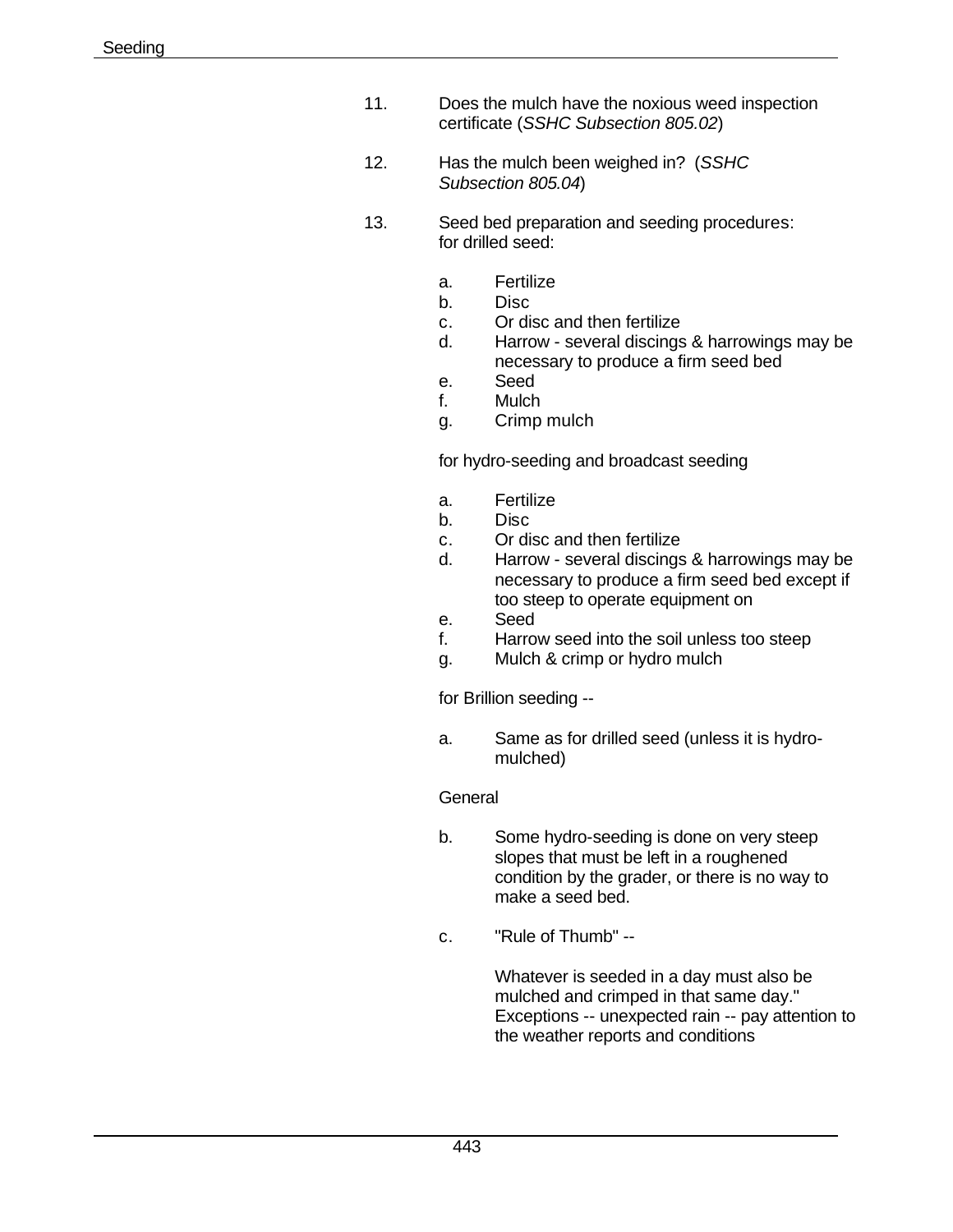d. Inspection tip for mulch

Establish a 1 hectare (2 ½ acre) or small 0.4 hectare (1 acre) plot for mulch. Mulch and crimp this area and use it for a reference

- e. Send in the project seeding record to Roadside Development upon completion of seeding
- f. Please remind the seeding contractors to do a good job of cleaning out the seeding drills when changing from Type "A" to Type "B". Type "A" has taller grasses than we want on our shoulder areas.
- g. Changing from Type "B" to Type "A" does not require a clean out.

# **803.02 PERMANENT SEEDING DATES**

The normal periods for permanent seeding are from March 1 to June 30 and from August 1 to December 31 or freeze up. These dates may be modified by the Special Provisions.

#### **803.03 PREPARATION OF SEED BED**

Before seeding operations commence, care should be taken to properly prepare the area to be seeded. Areas around culvert headwalls and wingwalls, shoulders, flumes, sign posts, guardrail, and other structures require special attention. The seed bed shall be worked to a depth of at least 50 mm (2 inches) deep.

#### **803.04 SEED**

@

The seed is mixed at the seed company and overseen by Roadside Development.

The following items should be noted when inspecting hydroseeding:

A fanning motion or horizontal motion of the seeding nozzle insures uniform application of the seed. Do not use an up and down motion; it results in seed application too heavy near the seeder and too thin at the far reach of the spray.

The seeder tank must be cleaned when changing seed mixtures.

The seed measurements should be discussed at the preconstruction conference and a date established as to when they would be provided to the contractor. The Department normally will buy any excess seed. Pay for what we want and get.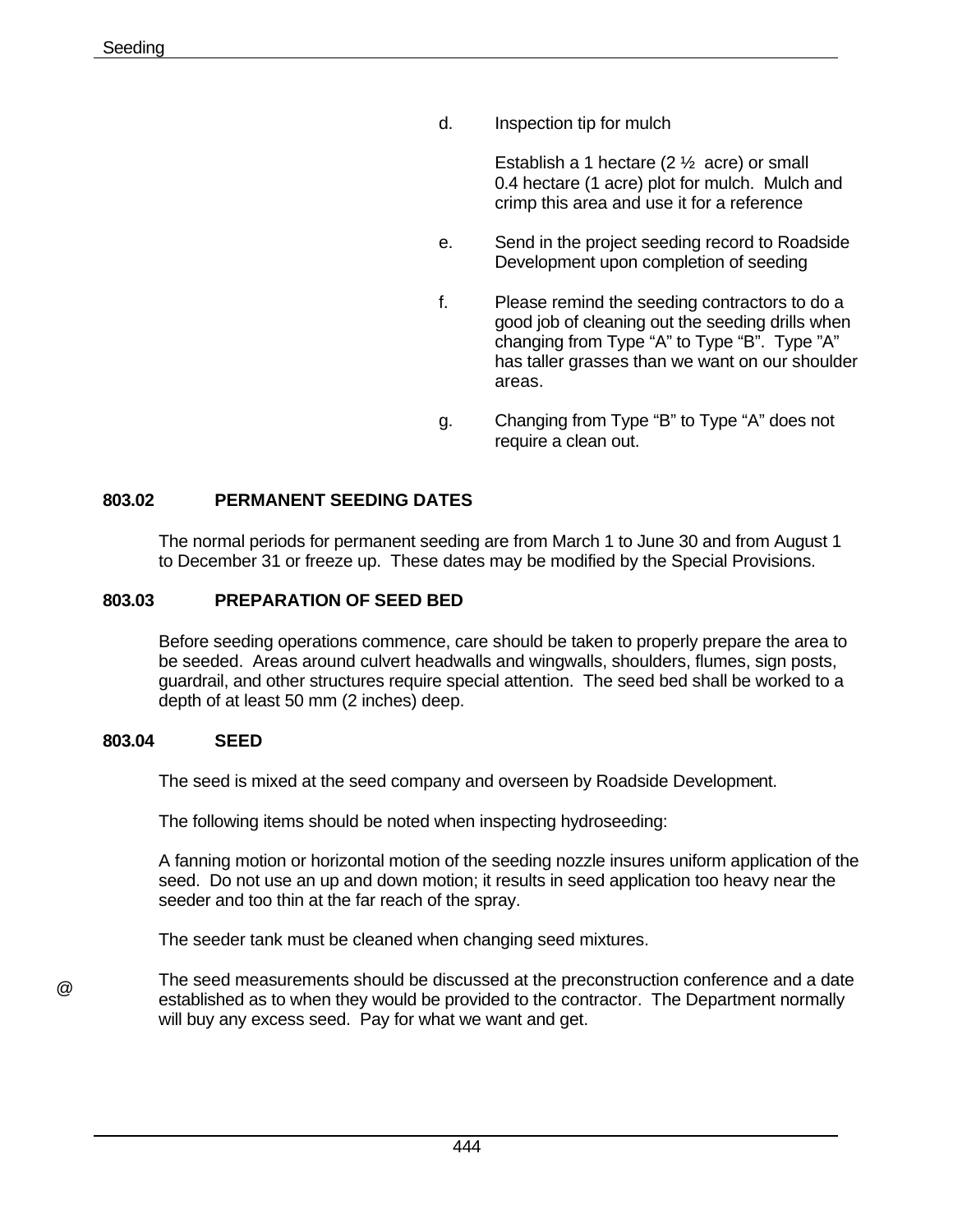# **804.00 FERTILIZER**

DR Form 125 is required for all bulk fertilizer and bulk blended and then bagged material.

"Fertilizer Grade" refers to the percentages of nitrogen (N), phosphoric acid ( $P_2O_5$ ) and potassium  $(K<sub>2</sub>O)$  present. The contractor must furnish corresponding scale ticket from an approved scale for fertilizer used in the work.

**804.01 FERTILIZER CHECKLIST** (See Seeding Checklist)

# **804.02 EXAMPLE CALCULATIONS**

Our fertilizers are specified in amounts of actual ingredients. A typical specification might read:

 $N_2$  = 32 or 40 kg/ha (26 to 35 lb/acre)  $P_2$  = 103 or 108 kg/ha (90 to 95 lb/acre)

Typically, the contractors will furnish a 16-48-0 or an 18-46-0 material. These numbers are expressed as a percentage of the total mass. The first number represents the percentage of nitrogen relative to the total mass, the second number is the percent of phosphorous and the third is potassium.

In order for the contractor to furnish the 36 kg/ha of  $N_2$  (nitrogen) he/she would apply 225 kg (bulk) material - this would also give us the 108 kg/ha of  $P<sub>2</sub>$  (phosphorus) when using 16-48-0 fertilizer.

```
Required: 36 kg/ha of N<sub>2</sub>
Required Fertilizer: 16-48-0 (16% N<sub>2</sub>)
36 kg/ha = (.16) x (Unknown Bulk Quantity)
225 kg/ha = Bulk Quantity
kg/ha of P_2 = (.48) \times 225= 108
```
NDR specified sulpher coated urea fertilizer is typically a 36-0-0 or a 37-0-0 material and is specified at 67 kg/ha (60 lb/acre):

Required: 67 kg/ha Required Fertilizer: 36-0-0 36% N<sub>2</sub> 67 kg/ha = (.36) x (Unknown Bulk Quantity) 186 kg/ha Bulk with 36-0-0 67 kg/ha =  $(.37)$  x (Unknown Bulk Quantity)  $181 = \frac{\text{kg}}{\text{ha}}$  Bulk with 37-0-0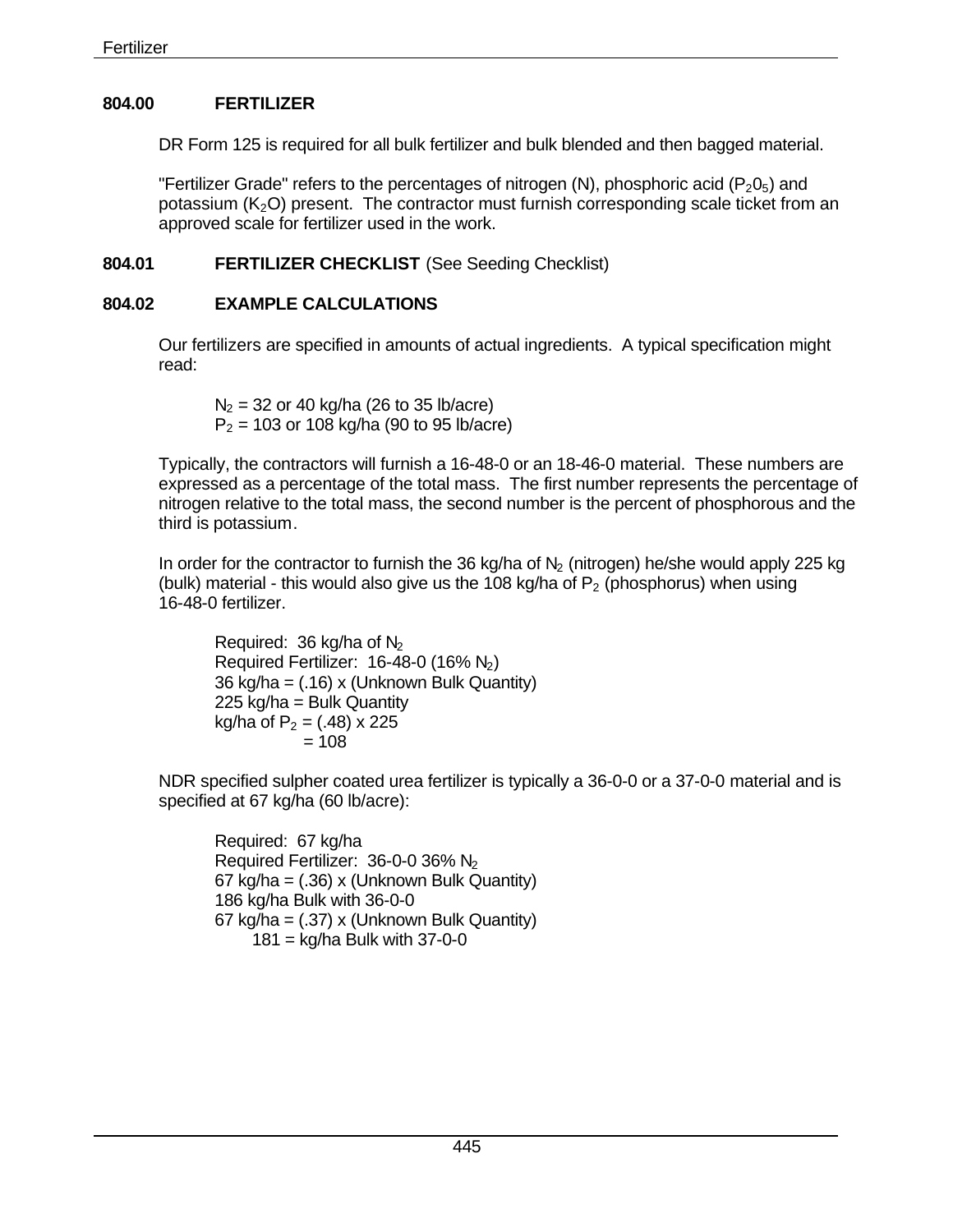NDR specified urea formaldehyde fertilizer is a 38-0-0 material and is usually specified at 85 kg of  $N_2/ha$  (35 lb of  $N_2/A$ cre).

Required: 85 kg/ha of  $N_2$  $38\%$  N<sub>2</sub> in the fertilizer 85 kg/ha = (.38) x (Unknown Bulk Quantity)  $224$  kg/ha = Bulk Quantity

# Curve Ball

The contractor wants to use an 11-52-0 to satisfy the 36 or 40 kg  $N_2$  and the 103 or 108 kg/ha requirement for  $P_2$ . How much 11-52-0 should be applied? (Our application rates state minimum = 36 or 40 & 103 or 108).

Required: 36 kg/ha N<sup>2</sup> 103 kg/ha $P<sub>2</sub>$ Contractor's fertilizer is 11%  $N_2$  or 52%  $P_2$ . 36 kg/ha - (.11) x (Unknown Bulk Quantity) 327 kg/ha = Bulk Quantity to get  $N_2$  and  $(.52)$  x (327 kg/ha) = 170 kg/ha P<sub>2</sub>

This would be an excess of P<sub>2</sub> (327 x 52% = 170 kg of P<sub>2</sub>), but this is what must be applied to satisfy the minimum  $N_2$  requirement.

# Slider

The contractor wants to use the 11-52-0 to satisfy the  $P_2$  requirement. How much 33-0-0 will have to be added to the mixture to satisfy the  $N<sub>2</sub>$  requirement.

```
Required: P_2 = 103 kg/ha
           N_2 = 36 kg/ha
Fertilizers: 11-52-0
             33-0-0
P_2: 103 kg/ha = (.52) x (Unknown Bulk Quantity)
    198 kg/ha = Quantity of 11-52-0.
But now how much N_2 are we short?
(.11) \times (198) = 21.78 kg/ha of N<sub>2</sub>
         Therefore,
(36 - 21.78) kg/ha N<sub>2</sub> missing
14.22 kg/ha = .33 (Unknown Quantity of Bulk 33-0-0 fertilizer)
43 kg/ha = Bulk Quantity of 33-0-0 that must also be added.
```
Required 14.22 = 43.09 kg of 33-0-0 to satisfy the  $N_2$  when furnished  $N_2$  = 33% of bulk.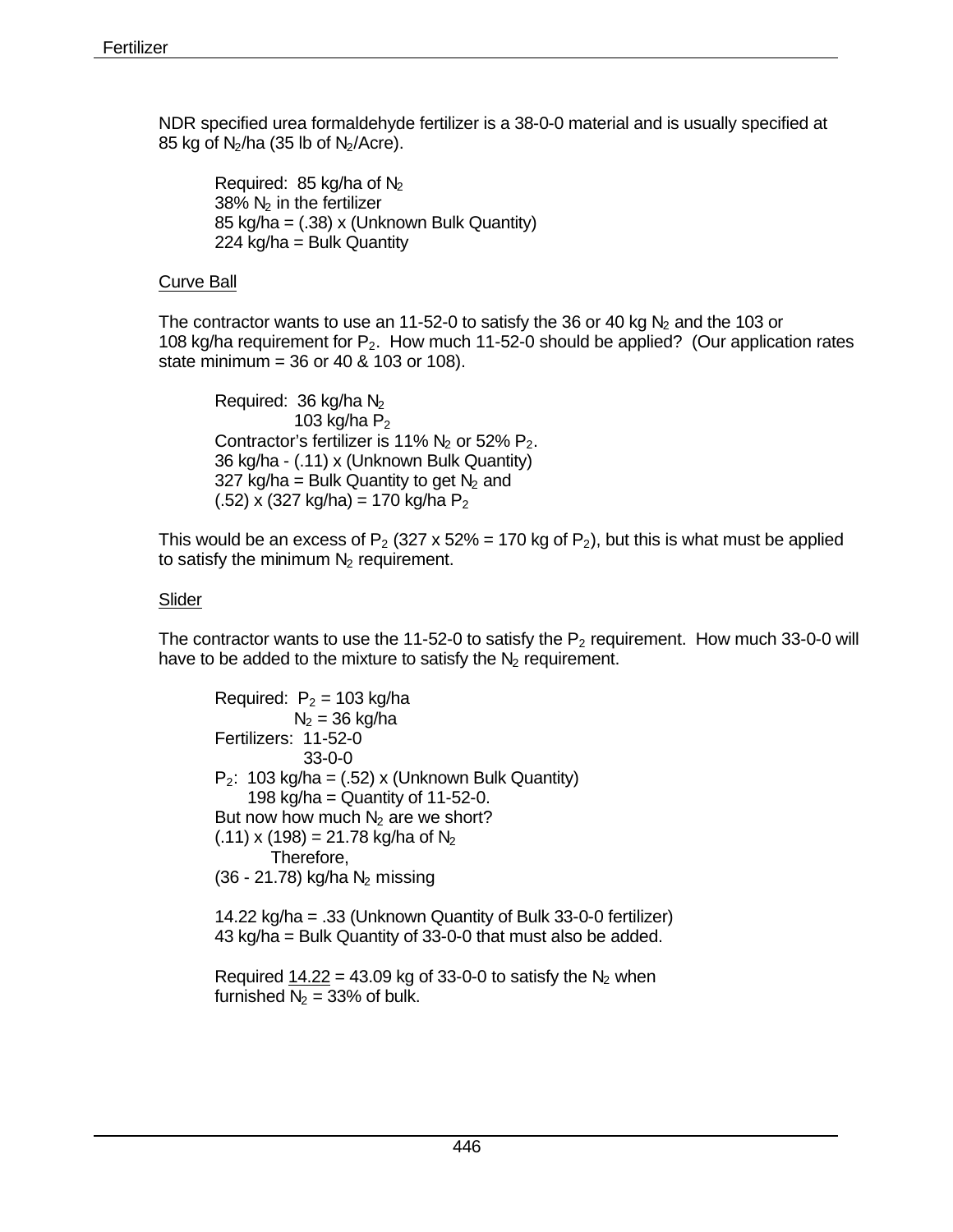Now what is the applicable rate per ha?

$$
198.07 \text{ kg of } 11-52-0
$$
  
+ 43.98 kg of 33-0-0  
= 241.16 kg of the mixture per ha

# Split-Ball

At 241.6 kg/ha - the bulk spreader has 3990 kg of mixture on the load. How many hectares will this do?

SO 
$$
\frac{3990}{241.6}
$$
 kg = 16.51 hectares  $\frac{241.6}{241.6}$  kg/ha

# Fast-Ball

The load (3990 kg total) is a blend of the 11-52-0 and 36-0-0 (Quick Release Nitrogen) and 37-0-0 (Slow Release Nitrogen) in the right proportions. Now how many hectares can the load do?

Add the per unit weights of the two components. 241.6 kg (the contractor's 11-52-0 plus the supplemental nitrogen in the 33-0-0) + 181 kg of sulpher coat quick release nitrogen requirement = 422.6 kg/ha

Then 3990 = 9.44 hectares of coverage 422.6

# **804.03 APPLICATION OF FERTILIZER**

The fertilized area shall be disced prior to seeding. Harrowing may also be required.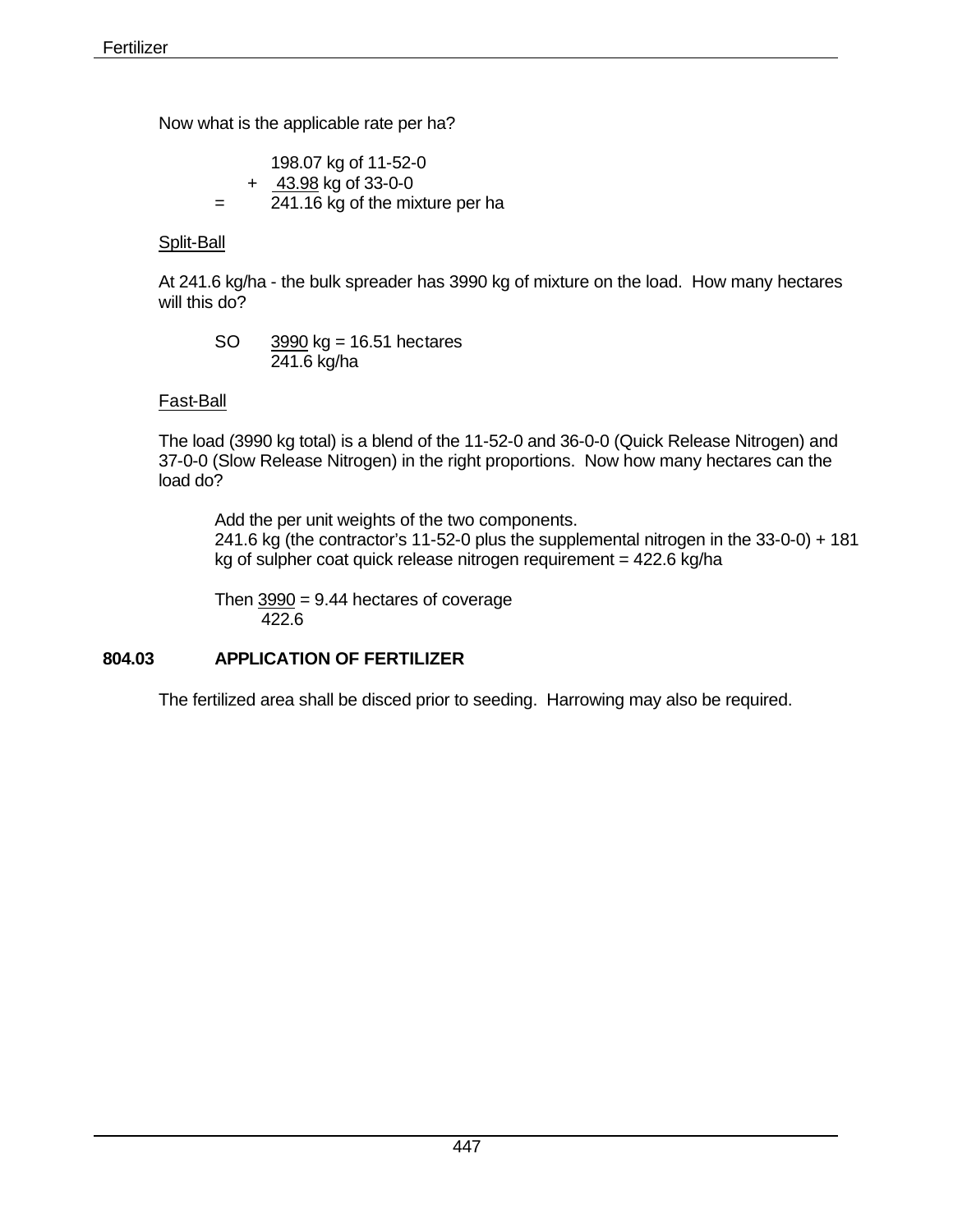# **805.00 MULCH**

All permanent seeding with prepared seed beds are required to be mulched. The mulch shall be "blown" and "crimped in" as soon after seeding as possible. Machine printed weight tickets are required for all mulch used. The inspector should receive the weight ticket and obtain a count of the bales at the time the material is delivered to the job site. The average bale weight can then be calculated.

As soon as possible, the mulch should be applied to the specified areas at the required rate. A straw mulching machine capable of spreading mulch uniformly is used for applying mulch. Areas inaccessible to a straw mulching machine should be mulched by hand.

Immediately after mulch material has been applied, it should be anchored with a mulch stabilizer operated on the contour.

All areas seeded in a day are to be mulched in the same day. All mulch applied in a day is to be crimped in the same day.

#### **805.01 MULCHING CHECKLIST** (See Seeding Checklist)

#### **805.02 EXAMPLE CALCULATION**

Example of area to be mulched at the rate of 5 Mg/ha:

Measured area is 2.6 ha, the average mass per bale is 360 kg. Compute as follows: 5 Mg/ha x 2.6 ha = 13 Mg of mulch required for the area.

Number of bales required:  $13 \text{ Mg} = 36.1$  bales (say 36) 360 kg/bale

#### **805.03 WEEDS**

The mulch shall be free of noxious weeds and shall be certified as such by the County Weed Control Authority.

There is no form for this certification. This certification is done by letter.

#### **805.04 ACCEPTABLE MULCH**

Mulch shall either be dry cured native (prairie) hay or threshed grain straw.

There is a lot of go-down wheat that may be offered for mulch. If it has not been threshed, we do not want it. There are also many CRP acres that have been authorized for haying. Many of these CRP acres were planted in brome grass. Brome grass is not native (prairie) hay and cannot be used on our projects.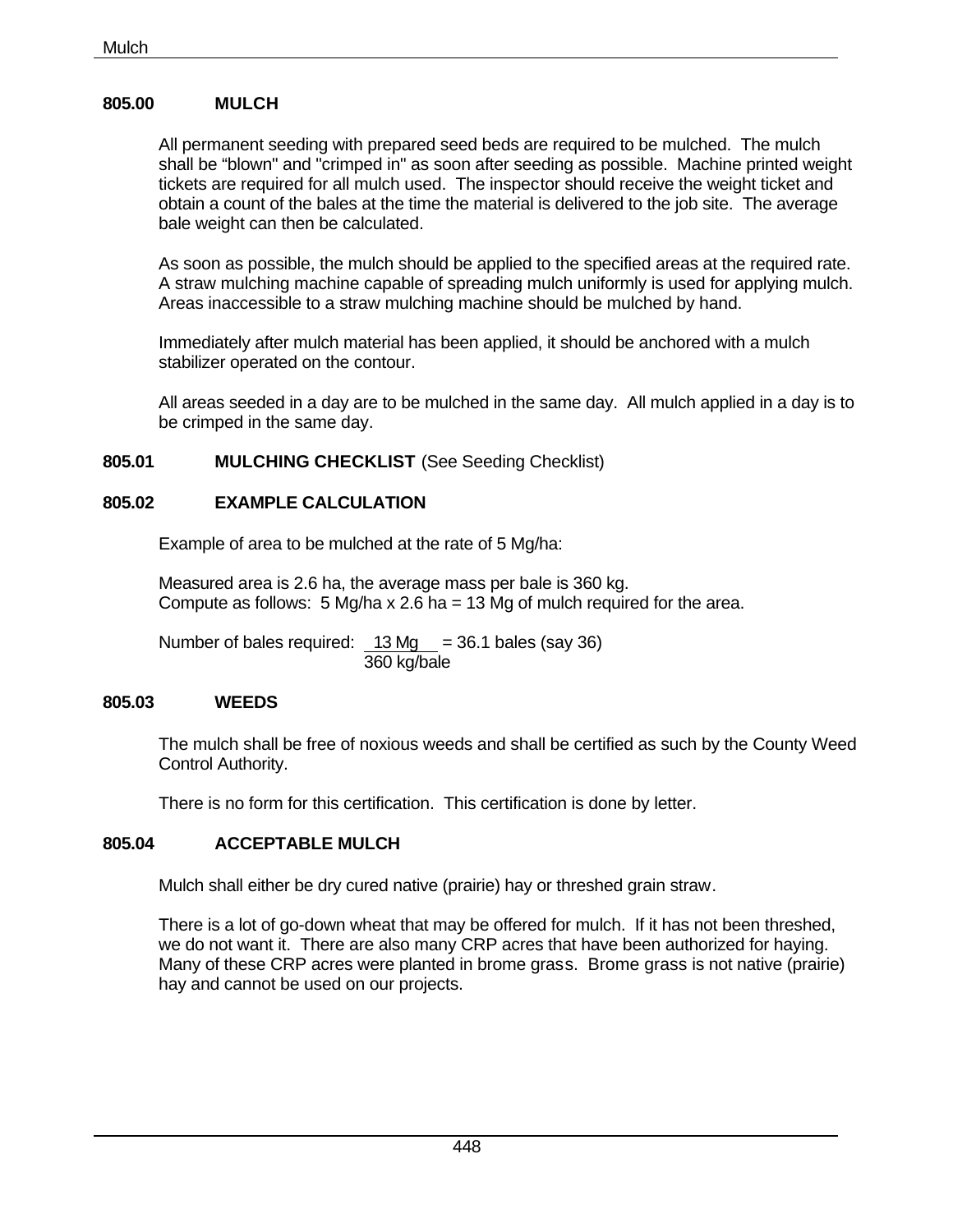| 806.00                                                                                     | <b>SODDING</b>           |     |                                                                                                                                 |  |  |
|--------------------------------------------------------------------------------------------|--------------------------|-----|---------------------------------------------------------------------------------------------------------------------------------|--|--|
| 806.01                                                                                     | <b>SODDING CHECKLIST</b> |     |                                                                                                                                 |  |  |
| <b>SSHC Reference:</b>                                                                     |                          |     | Section 806 Sodding                                                                                                             |  |  |
| <b>Other References:</b>                                                                   |                          |     | Your New Sod Door Hanger<br>- See Construction Engineer                                                                         |  |  |
| Inspection Crew:                                                                           |                          |     | <b>Construction Technician</b>                                                                                                  |  |  |
| Inspection Equipment:                                                                      |                          |     | <b>NA</b>                                                                                                                       |  |  |
| <b>Sodding Procedures:</b><br>(General Comments)<br>Roadside Development<br>(402) 479-4537 |                          | 1.  | Are the sodding dates in conformance with the<br>Specifications? (SSHC Subsection 806.01,<br>Para. 2.)                          |  |  |
|                                                                                            |                          | 2.  | Has Roadside Development been notified where the<br>sod is coming from?                                                         |  |  |
|                                                                                            |                          | 3.  | Has the contractor obtained the proper fertilizer? (urea-<br>formaldehyde fertilizer is BLUE.)                                  |  |  |
|                                                                                            |                          | 4.  | What preemergent is the contractor going to use and at<br>what rate should it be applied? (SSHC<br>Subsection 806.02, Para. 6.) |  |  |
|                                                                                            |                          | 5.  | Where is the contractor's water source and what is the<br>watering plan - (adequate watering is the key to sodding<br>success.) |  |  |
|                                                                                            |                          | 6.  | Is the finish grade approved for sod to be laid on?<br>(Make sure the Project Manager has approved the finish<br>grade.)        |  |  |
|                                                                                            |                          | 7.  | Has the soil next to the adjoining surfaces been<br>properly lowered? (SSHC Subsection 806.03, Para. 5)                         |  |  |
|                                                                                            |                          | 8.  | Distribute the "Your New Sod" door hanger.                                                                                      |  |  |
|                                                                                            |                          | 9.  | Apply the pre-sodding fertilizer (SSHC<br>Subsection 806.02, Para. 5.) to the prepared seed bed.                                |  |  |
|                                                                                            |                          | 10. | Enforce the watering requirement (SSHC<br>Subsection 806.03, Para. 11.)                                                         |  |  |
| (402) 479-4537                                                                             |                          | 11. | Sometimes rejected sod may be overseeded (contact<br>Roadside Development for the mixture).                                     |  |  |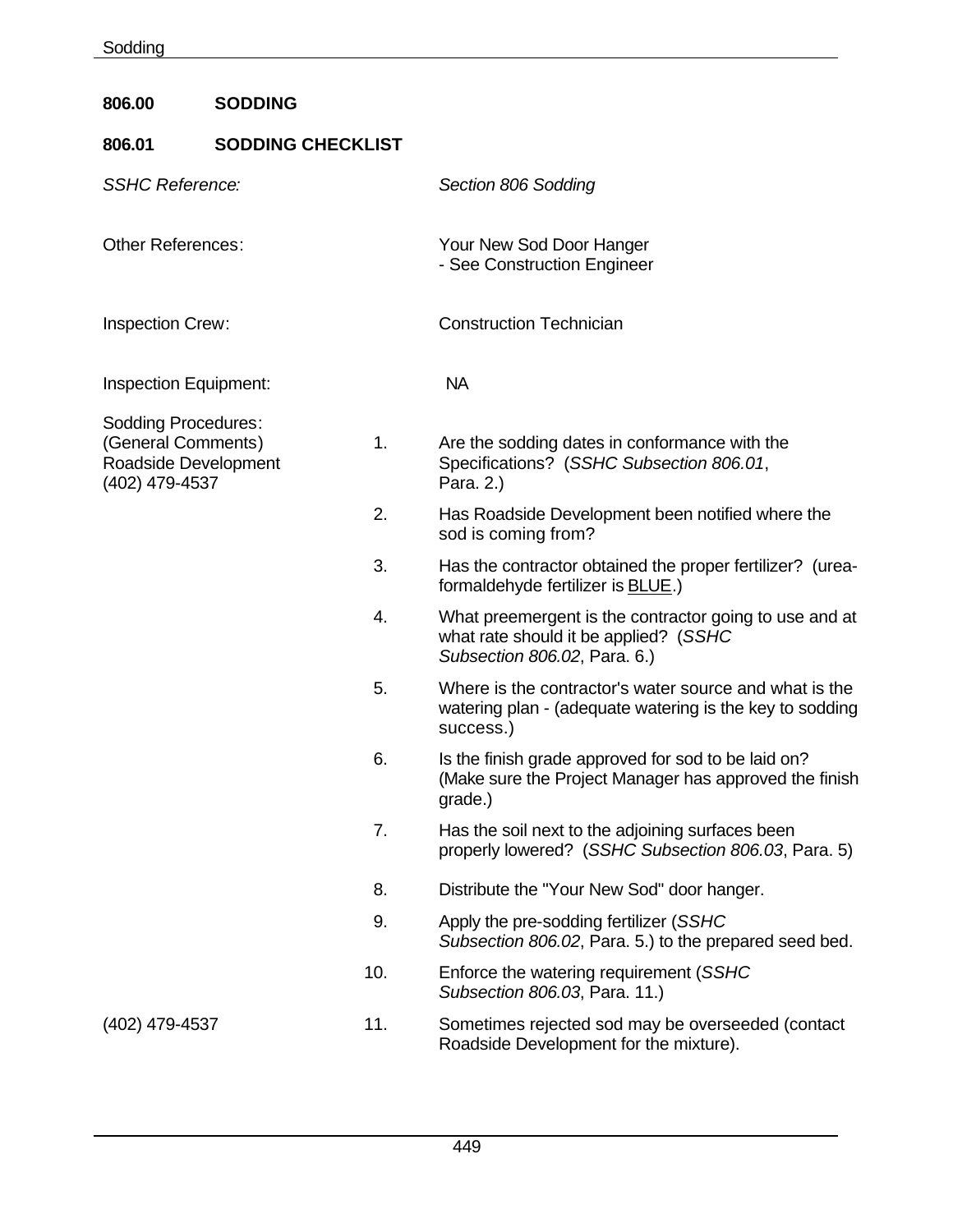# **806.02 SOD PLACEMENT**

The suggested sequence for placement of sod is:

#### **SHAPE SOD BED**

Ditch channels should be shaped in order to obtain a relatively level, flat-bottom ditch which will drain without water ponding. The depth should be a minimum of 150 mm (6 inches) below adjacent ground. Many ditch failures result because the ditch bottom is not level, causing a concentration of flow on one side of the ditch.

#### **APPLY FERTILIZER**

Presodding - Two kinds - Inorganic which is typically a 16-48-0 or a 18-46-0 and is available at most any fertilizer dealer and urea-formaldehyde - a 38-0-0 material that is blue in color.

These fertilizers are applied to the prepared sod bed prior to sodding.

Post Sodding - The 16-48-0 or the 18-46-0 applied at the completion of the watering period.

#### **PLACE SOD**

Note the quality of sod, making sure it is free of objectionable material (tree roots, brush, stones, etc.) also that it is free of noxious weeds and relatively free of all other weeds and grasses other than bluegrass.

Sod can be placed until the ground freezes at the construction site or at the sod farm.

#### **FINISH SOD**

Smooth disturbed areas along the edges of the sod. Be sure that no ridge of dirt remains along side the sod ditch, and that the disturbed area is properly shaped and sloped to allow water to run onto the sod.

#### **WATER**

Water the sod within one hour after laying, and sooner on hot days, and thereafter as specified. The amount of water required for sodding varies depending upon soil type, soil moisture, and local weather conditions at the time of sodding. Watering is to saturate the soil. Sod should be watered with a spray, and not much pressure. Too much pressure disturbs the sod and has a tendency to wash the dirt away from its edges.

#### **TAMP**

Tamp or roll sod as specified if necessary to secure bonding.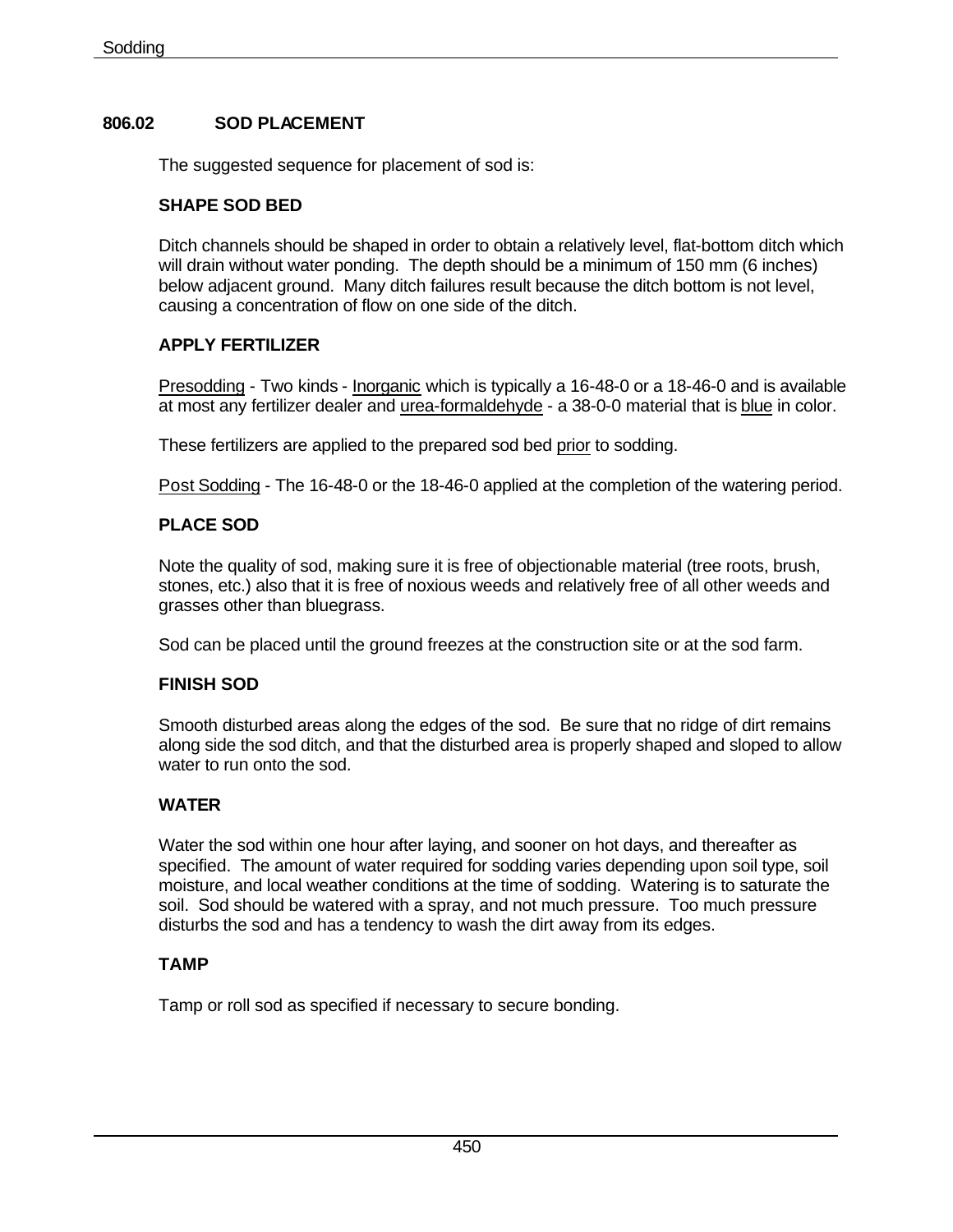# **807.00 EROSION CONTROL**

# **807.01 EROSION CONTROL CHECKLIST**

| <b>SSHC Reference:</b>       |    | Section 807 -- Erosion Control & Special Provisions                                                                                                                                                 |  |  |
|------------------------------|----|-----------------------------------------------------------------------------------------------------------------------------------------------------------------------------------------------------|--|--|
| <b>Other References:</b>     |    | <b>Approved Products List</b>                                                                                                                                                                       |  |  |
| <b>Inspection Crew:</b>      |    | <b>Construction Technician</b>                                                                                                                                                                      |  |  |
| <b>Inspection Equipment:</b> |    | <b>NA</b>                                                                                                                                                                                           |  |  |
| <b>General Comments:</b>     | 1. | Has the finish grade been accepted for this area?<br>(SSHC Subsection 807.03, Para. 1)                                                                                                              |  |  |
|                              | 2. | Is the material on the approved products list? (SSHC<br>Subsection 807.02, Para. 1)                                                                                                                 |  |  |
|                              | 3. | Does the contractor have the right pins? (SSHC<br>Subsection 807.02, Para. 2)                                                                                                                       |  |  |
|                              | 4. | Does the contractor have the right fertilizer? (Special<br>Provisions)                                                                                                                              |  |  |
|                              | 5. | Is the seed bed properly prepared? (SSHC<br>Subsection 807.03, Para. 4)                                                                                                                             |  |  |
|                              | 6. | Does the seed have the department tags for this<br>project? (SSHC Subsection 803.02, Paragraphs 3 & 4)                                                                                              |  |  |
|                              | 7. | Usual work sequence:                                                                                                                                                                                |  |  |
|                              |    | Soil preparation including the slots for the<br>a.<br>erosion checks                                                                                                                                |  |  |
|                              |    | Fertilize<br>b.                                                                                                                                                                                     |  |  |
|                              |    | Install filter fabric for check slots and soil fill<br>c.                                                                                                                                           |  |  |
|                              |    | Seed and rake the seed into the soil<br>d.                                                                                                                                                          |  |  |
|                              |    | Install erosion control material<br>е.                                                                                                                                                              |  |  |
|                              |    | f.<br>Some erosion control materials come with the<br>filter fabric attached. When this material is<br>used, direct seed into the erosion control<br>material and then soil is spread over the seed |  |  |
|                              | 8. | Questions -- call 402-479-4537, Roadside<br>Development.                                                                                                                                            |  |  |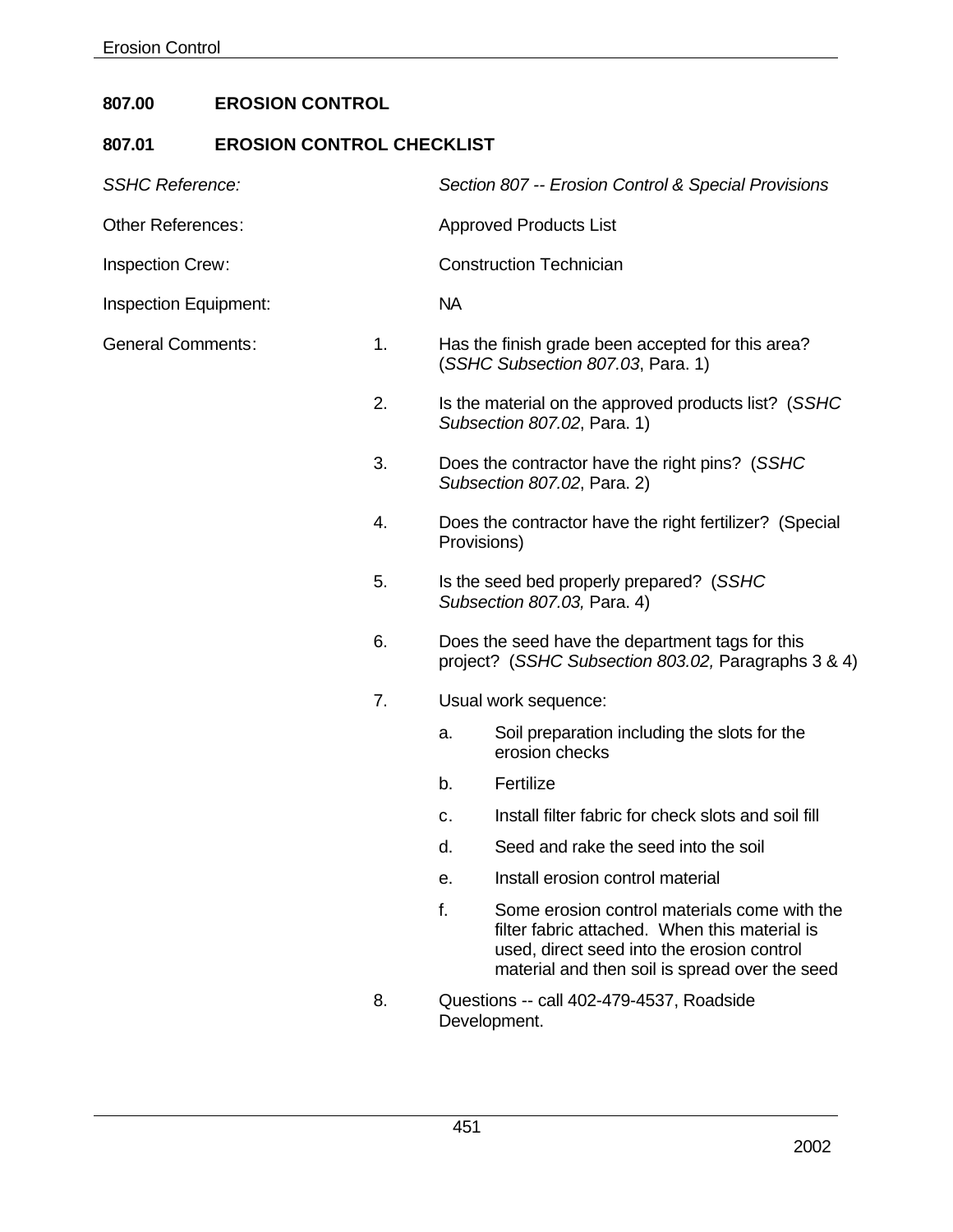#### **807.02 FILTER FABRIC**

@

Cut the fabric so that the excess material lies under the outlet so that the water falls on a double layer. this is shown on the plans.

The filter fabric detail should show the fabric covering the area above a box culvert opening and the boxes wings.

The bale check includes the necessary filter fabric so do not include this quantity when calculating the pay quantity for filter fabric. Pay limits will be added to the plan detail.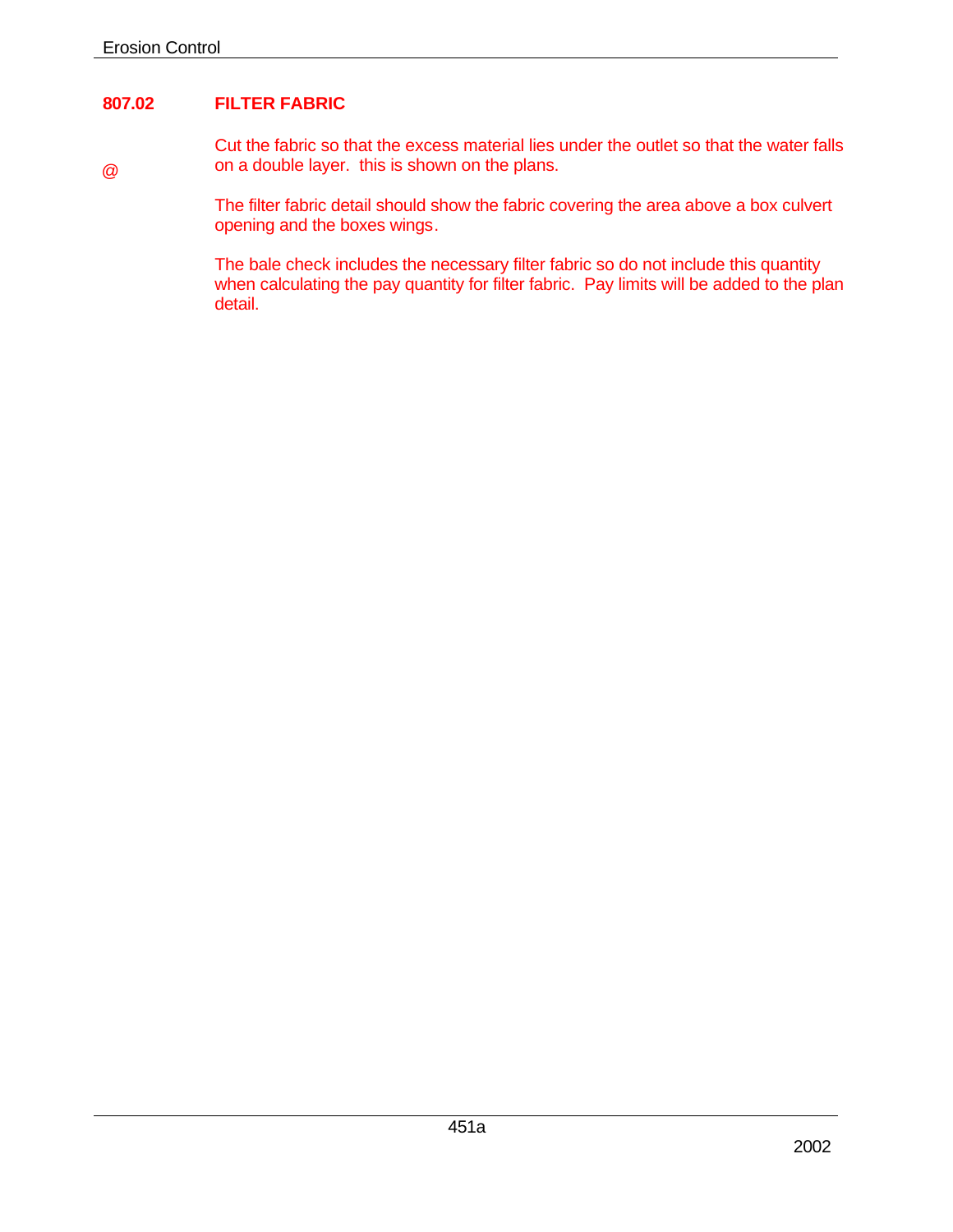@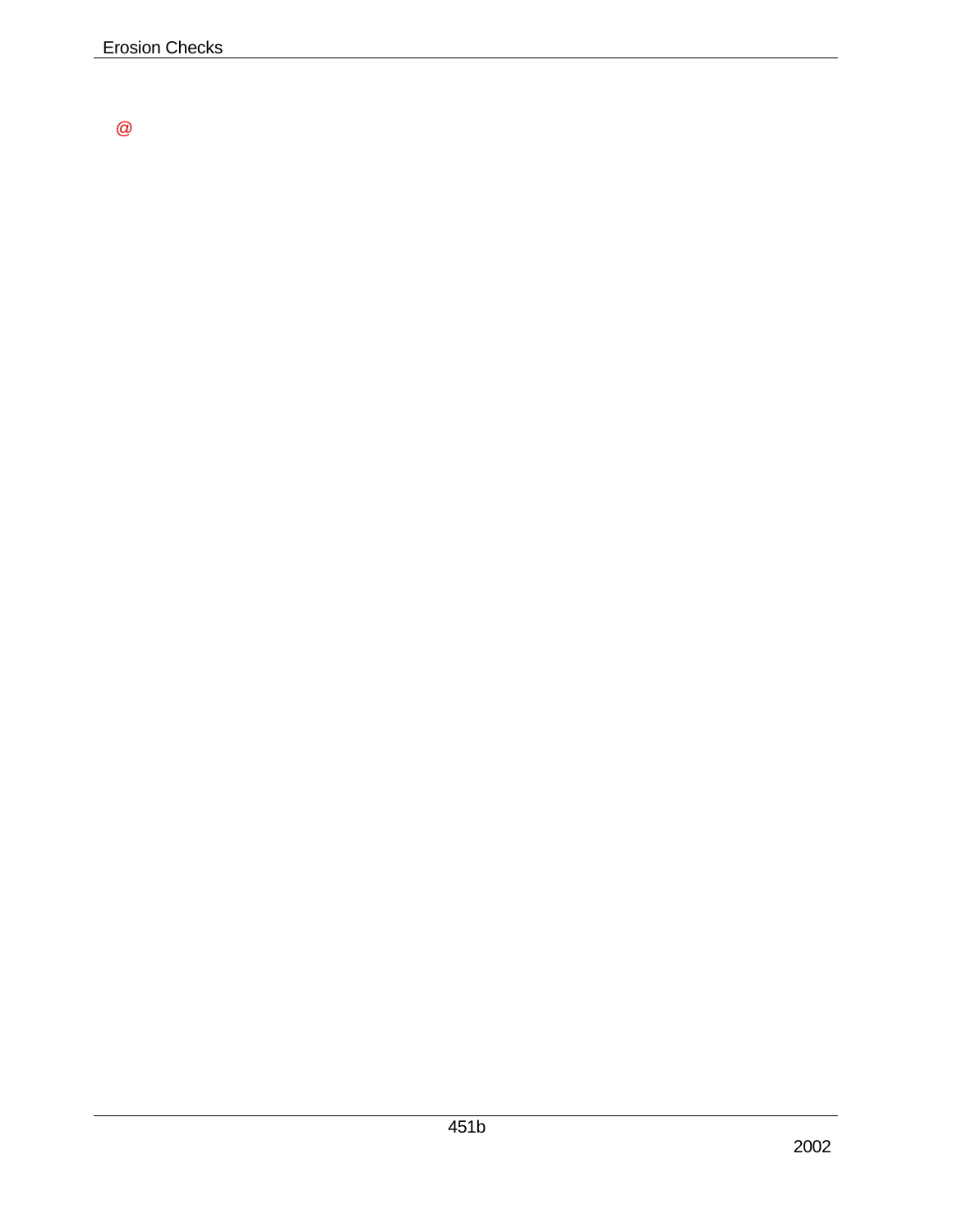# **808.00 EROSION CHECKS**

# **808.01 EROSION CHECKS CHECKLIST**

*SSHC Reference: Section 808 -- Erosion Checks & Special Provisions*

Other References: Approved Products List Inspection Crew: Construction Technician Inspection Equipment: NA General Comments: 1. Work generally performed in conjunction with erosion control after an area is final graded. 2. Make sure that the center bale is lower than the outside bales 3. The erosion control material for the erosion checks must match the erosion control material used in the ditch. Is the material on the approved products list? 4. Work performed similar to erosion control 5. Seed is never to be placed under the filter fabric - only on top of the filter fabric 6. Some erosion control materials have the filter fabric attached. When this occurs, the seed is directly seeded onto the erosion control material and then soil is spread over the seed

- 7. a. "Temporary Silt Checks" (TSC) are to be installed as soon as rough grading begins. TSC should be placed as shown in the plans or as directed by the engineer.
	- b. Temporary Silt Checks (TSC) have to be removed in order for final grading to be completed. However, once final grading is complete, the TSC's need to be reinstalled.
	- c. The contractor does not have to reinstall TSC if instead the permanent erosion checks are available and will be installed immediately after finish grading.

(402) 479-4537 Development

Roadside Development 8. Questions -- call 402-479-4537, Roadside

# **808.02 PLACEMENT**

The suggested sequence of work for special ditch control is as follows:

# **Shape**

@

Shape the ditch and prepare the seed bed approximately 3/4 inch (20 mm) deep. If ditches are unstable and equipment leaves them in a rough condition, the seed bed must be prepared by hand. The ditches should be shaped so that the ditch drains without water ponding and has a minimum depth of 6 inches (150 mm). Minor irregularities in ditch alignment must be corrected so the completed ditch will follow the ditch line constructed during the grading operation. This may not be possible in cases of severe washing of the ditch bottom. All rocks and clods more than  $1\frac{1}{2}$  inch (40 mm) in diameter, and all sticks and other materials, which prevent contact of the special ditch control materials with the seed bed, shall be removed.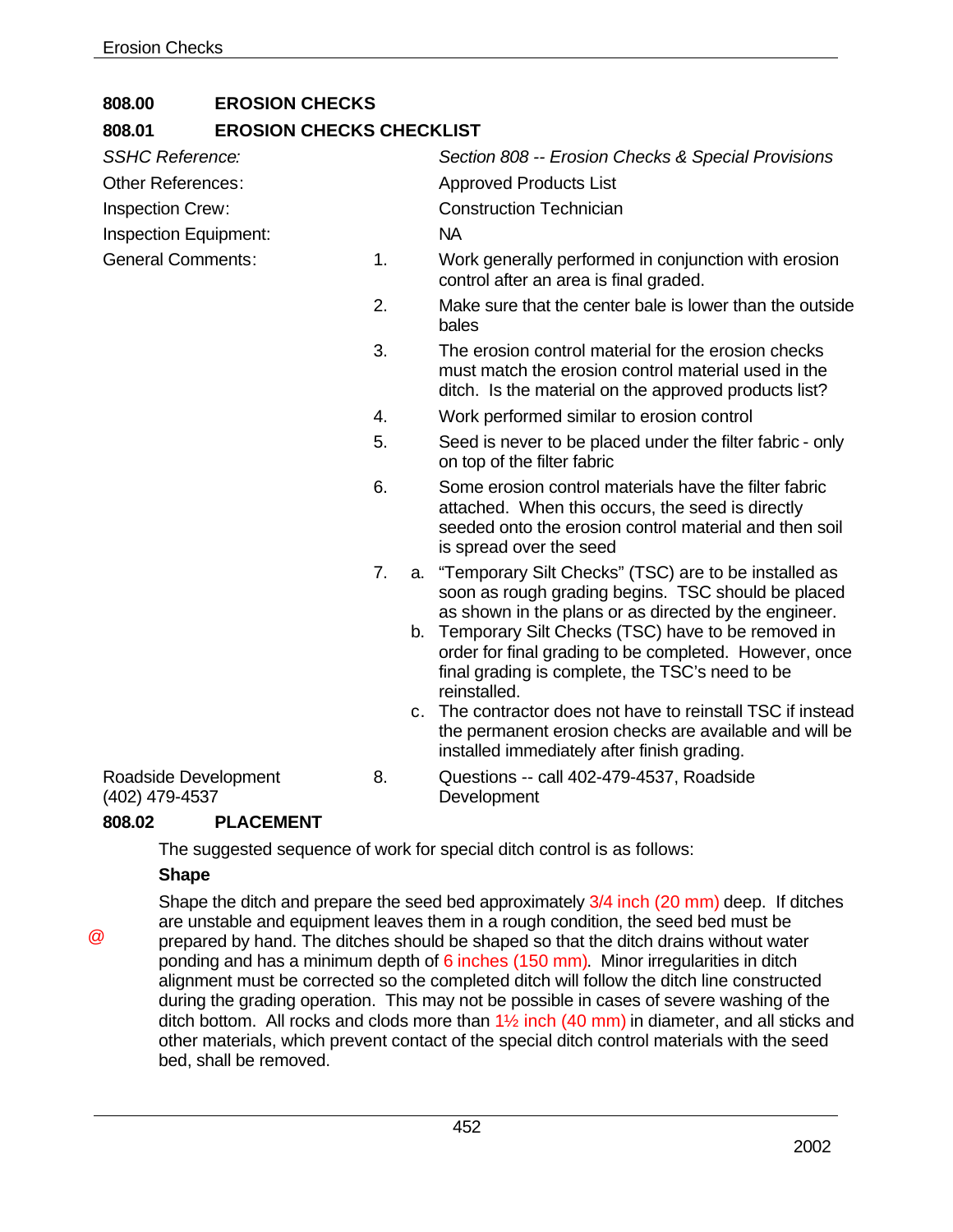@

The vegetation on new slopes may take more than one construction season to be effectively established and bale checks and silt fence should not be removed until they are no longer needed. It would be unacceptable to hold the contract open until the vegetation was established.

The only time that steel rebar should be used is when the stake must penetrate shale – then the PM needs to let Maintenance know this was allowed.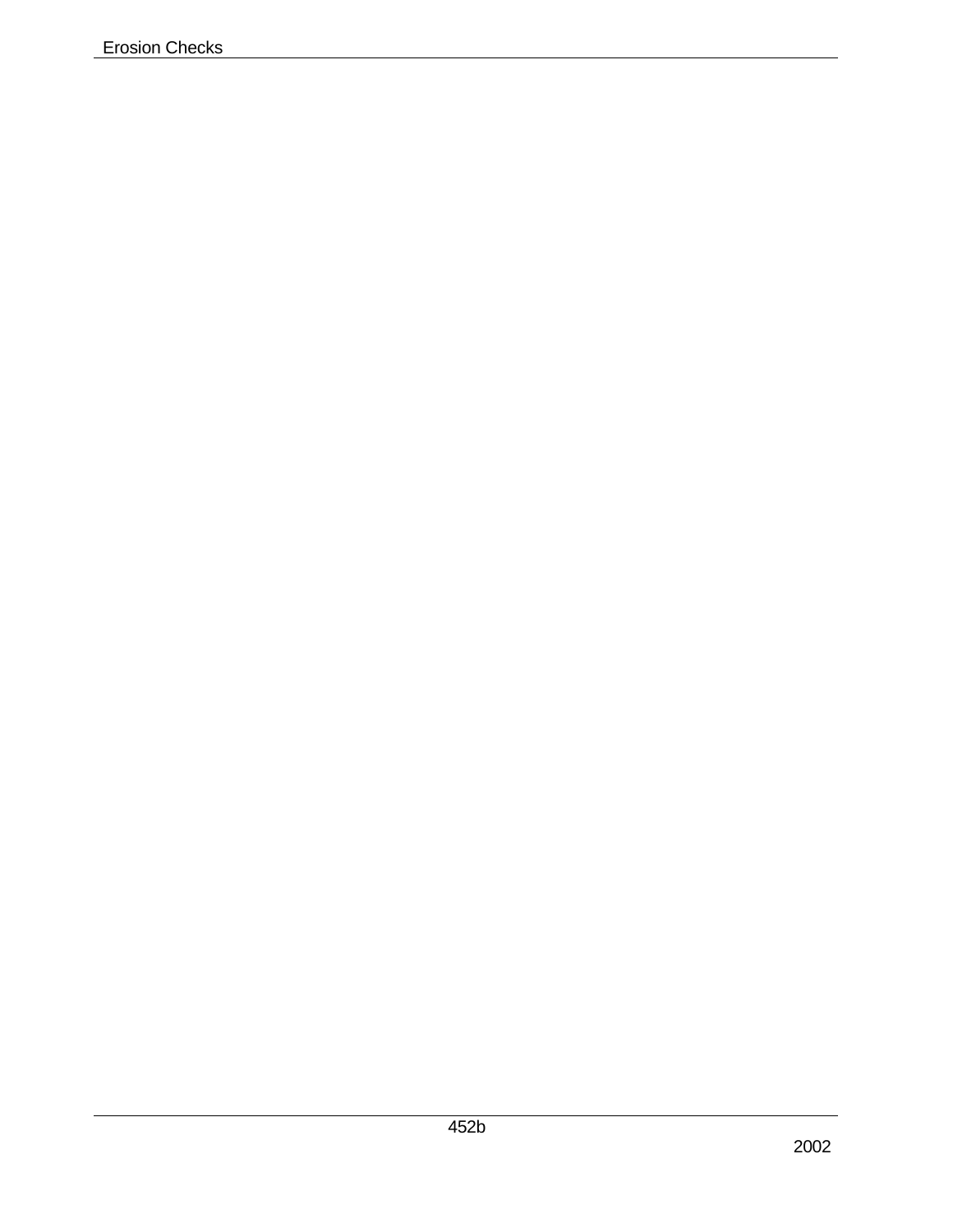# **Check Slots**

Install check slots as required. Take care that all check slots are carefully and properly installed. The success of the ditch may be dependent on proper installation of the check slots.

#### **Finish**

Smooth disturbed areas adjacent to ditch control. Make sure that no ridge of dirt remains along side the ditch, and that material excavated from the ditch channel is properly shaped and sloped to allow water to run onto the special ditch control material. This area should be raked.

#### **Fertilize**

Fertilizer should be applied at the proper rate with a mechanical spreader. A cyclone seeder may be used to secure a uniform rate of application.

#### **Seed**

Seed mixture and rate of application are specified. Seed may be applied in the same manner as fertilizer.

#### **Special Ditch Control Material**

Special ditch control materials must be applied without tension and in the direction of the flow of water since there may be some settling of low or filled portions of the ditch and some shrinkage of the material. Do not stretch the material. Install staples as specified.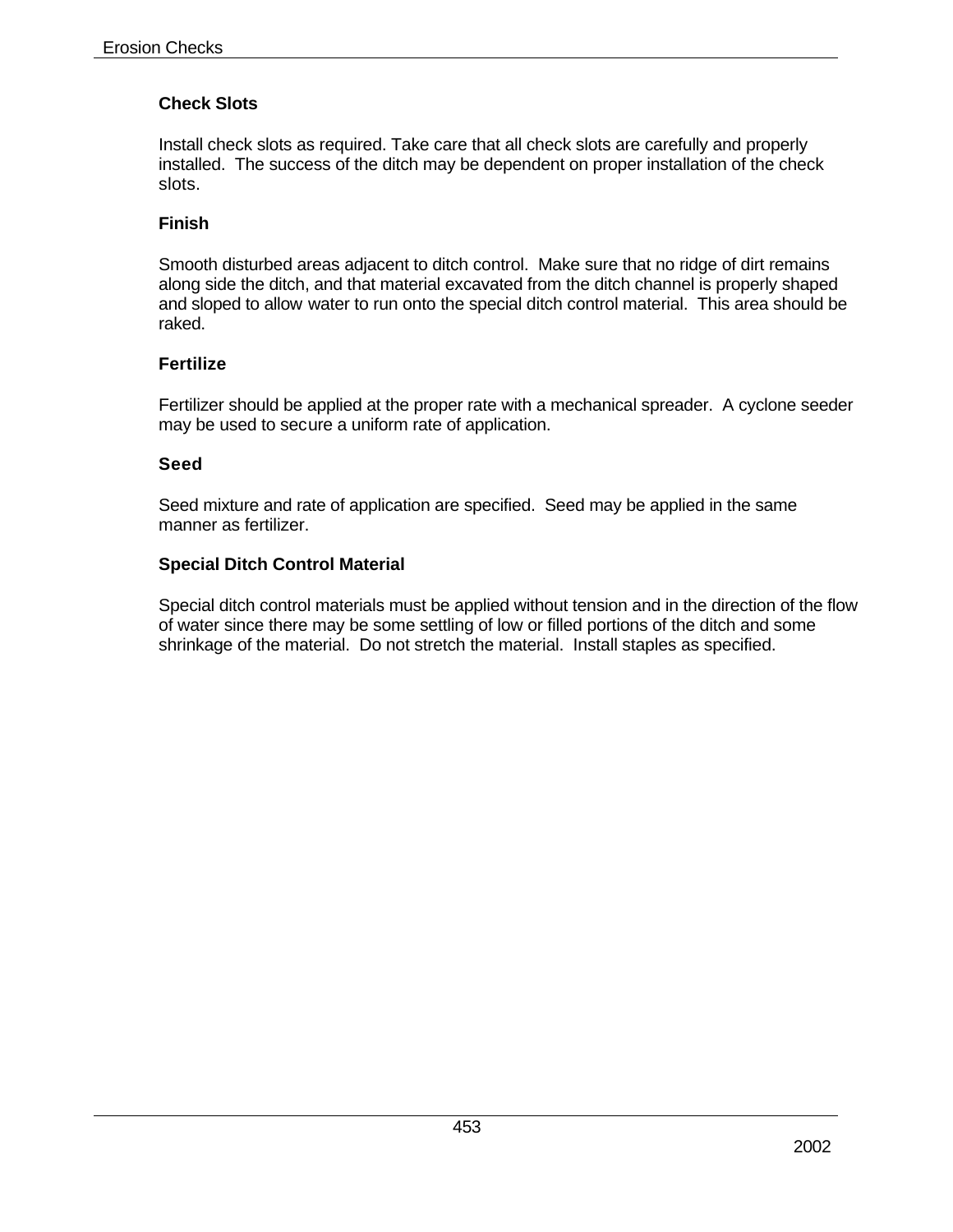# **809.00 SILT FENCING**

The purpose of silt fence is to filter the soil from the runoff from our projects. Most of the time most of the silt will be left on our side of the fence. We may not catch all of the silt, but we can catch a large portion of it.

1. Q. - When do I have the silt fence installed?

A. - Before any soil is disturbed on the project.

2. Q. - But the silt fence is in the way of construction.

A. - Adjust the installation to fit the situation or adjust the location.

- 3. Q. When do I have the silt fence installed around an area inlet?
	- A. As soon as there is something for the water to run into even before the grate is set.
- 4. Q. The silt fence is to be placed where no water will ever reach it.

A. - Take the fence to the water.

5. Q. - I took the fence to the water, but have lots of it we cannot use.

A. - Take it off the contractor's hands in the usual method. (Material furnished but not used on project -- CO/SA.)

6. Q. - There is no silt fence on this project and I can see the need for it.

A. - Change Order.

- 7. Q. The high porosity silt fence is allowing too many fine's to pass.
	- A. Install a low porosity fence on the downstream side of the high porosity silt fence.
- 8. Q. There is no room on the downstream side of the silt fence.
	- A. Use a low profile, either low or high porosity silt fence, on the upstream side.
- 9. Q. The contractor tore holes in the silt fence when he/she cleaned it out.
	- A. Repair work is on the contractor and is to be done immediately. Silt fence clean out is paid as equipment rental items. Make sure the equipment is capable of doing the work. A backhoe works usually but may require a CO/SA to add to the contract.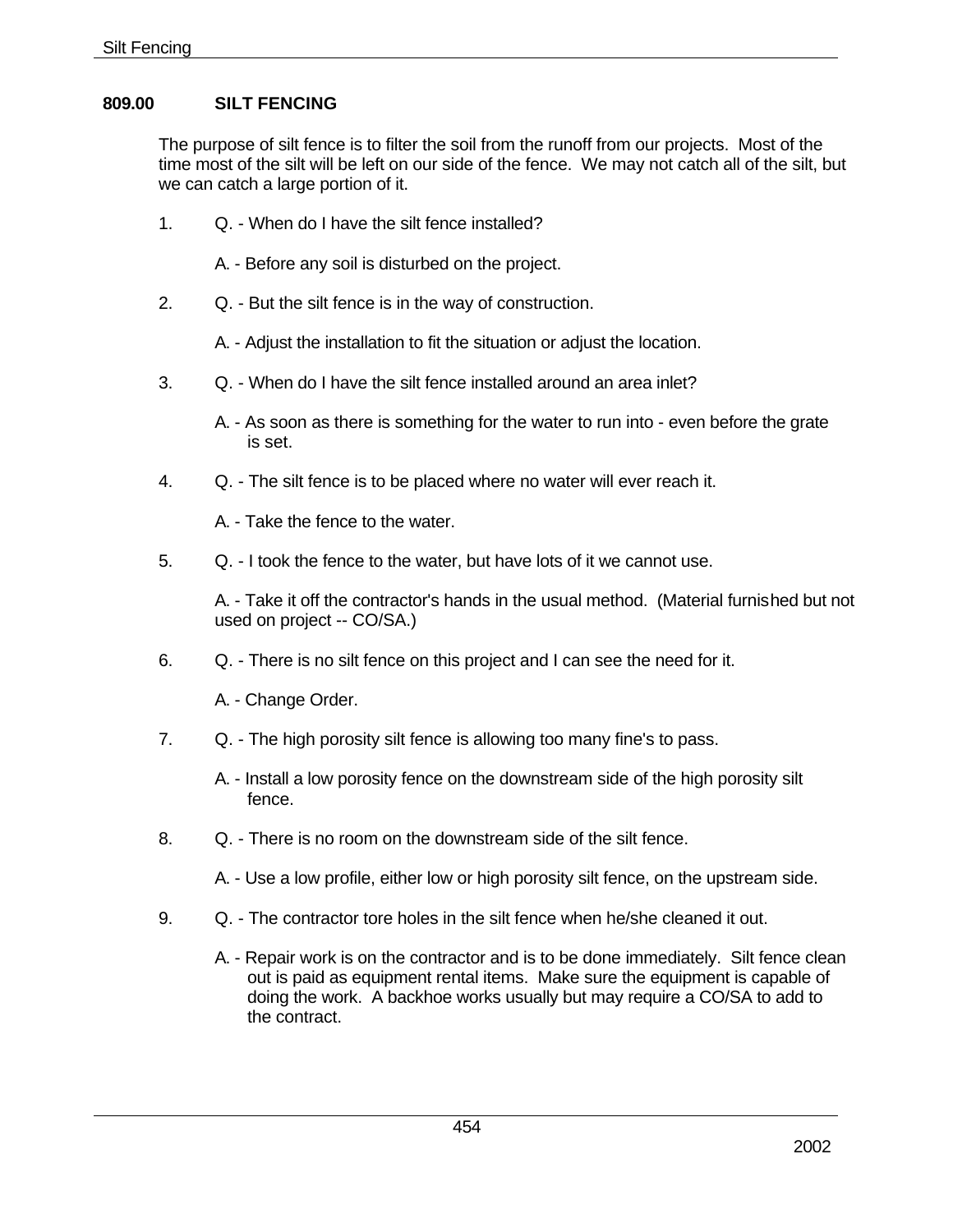- 10. Q. We did everything like we should and we still had some silt get away.
- A. Hari-kari is not required. The erosion process is a natural one. We are just trying to slow it down and keep our "dirt" at home. Take photographs of what did and did not work and send them in. We will pass on the good and redesign the bad.

#### **809.01 SILT FENCING CHECKLIST**

| <b>SSHC Reference:</b>                  |    | Section 809 -- Silt Fencing & Special Provisions                                   |  |  |
|-----------------------------------------|----|------------------------------------------------------------------------------------|--|--|
| <b>Other References:</b>                |    | Silt Fence Guideline & Approved Products List                                      |  |  |
| Inspection Crew:                        |    | <b>Construction Technician</b>                                                     |  |  |
| Inspection Equipment:                   |    | None                                                                               |  |  |
| <b>Silt Fencing Procedures:</b>         |    |                                                                                    |  |  |
| <b>General Comments:</b>                | 1. | Silt fencing is a first item of business -- before any soil<br>is disturbed.       |  |  |
|                                         | 2. | Does the contractor have the right material? (SSHC<br>Subsection 809.02, Para. 1.) |  |  |
|                                         | 3. | Is the material on the approved products list?                                     |  |  |
|                                         | 4. | Does the silt fence location need to be adjusted to<br>function better?            |  |  |
|                                         | 5. | Silt fences only work when they are:                                               |  |  |
|                                         |    | installed correctly<br>a.<br>kept clean<br>b.<br>kept repaired<br>c.               |  |  |
| Roadside Development<br>(402) 479-4537: | 6. | Questions -- call 402-479-4537, Roadside<br>Development                            |  |  |
| <b>CILT EEMAE</b><br>onn na             |    |                                                                                    |  |  |

**809.02 SILT FENCE**

@

At bridge approaches and on other steep slopes, the contractor should place extra rows of silt fence if necessary. The Plan requirements are only a guide and should be adjusted by the project manager to fit the actual field circumstances.

The bay portion of the silt fence is shown partially buried on some details and is not correct. The silt fence should be shown on top of the slope.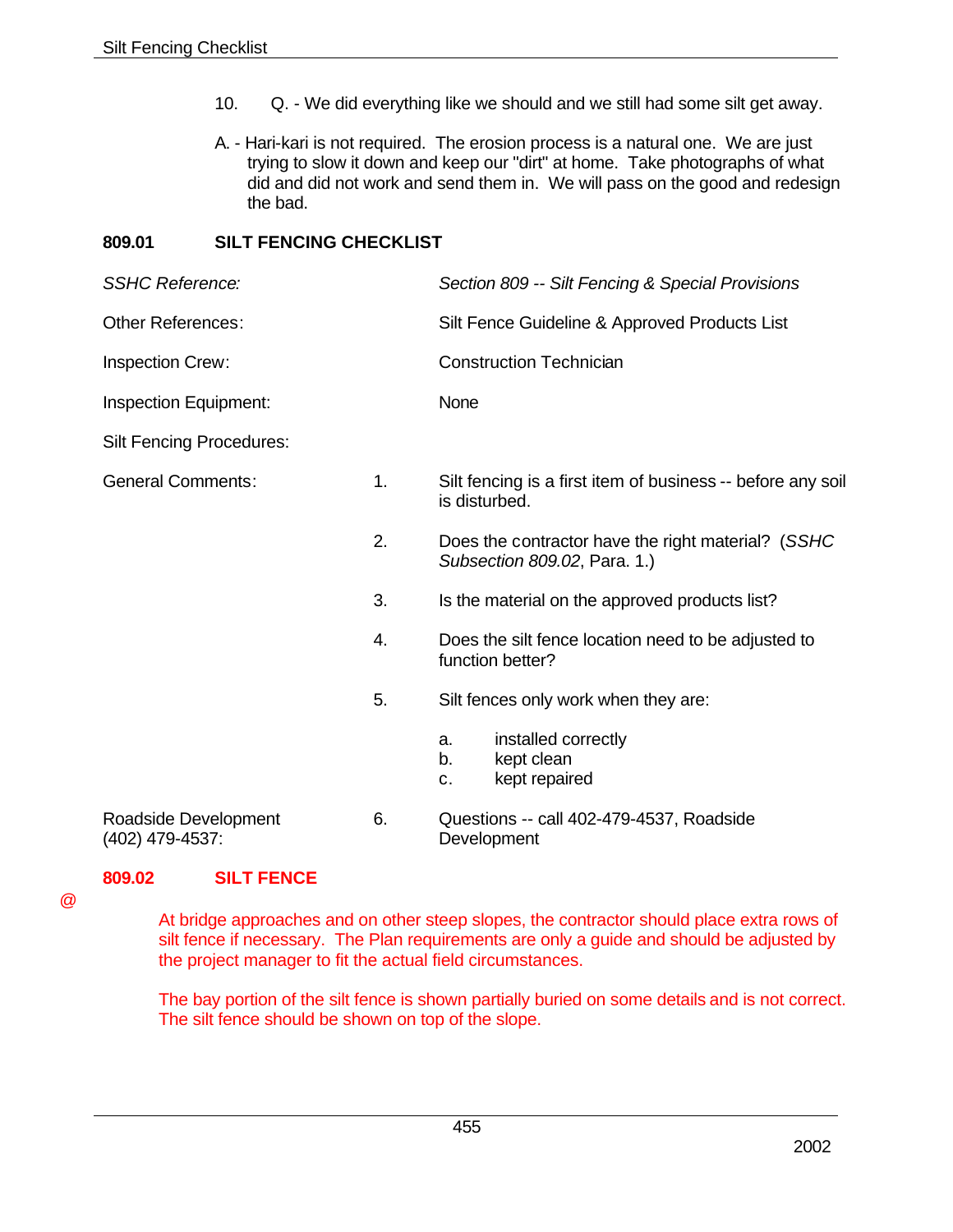The objective is to place the silt fence so that silt will not leave our ROW. Design depends on site visits and preliminary survey data. However, erosion control has not been the focus in past surveys. Therefore placement of silt fence and other erosion control items may have not been optimal. If there is a better place – site the fence there; if more is needed, get it placed; the bottom line is do whatever is necessary to provide erosion control – in the long run it is really cheaper.  $\omega$ 

The District should remove silt fences and bail checks when the ground cover is established.

If the silt fence is properly installed and some subsequent construction activity damages the silt fence, is additional payment authorized?

It will depend on the circumstances. If the fence had to be installed at a location where subsequent activity was necessary and caused the fence to be removed and replaced, then additional payment is justified. However, if the contractor was negligent and did not use reasonable caution and his neglect resulted in damage to the silt fence, then no additional payment is authorized to replace the fence.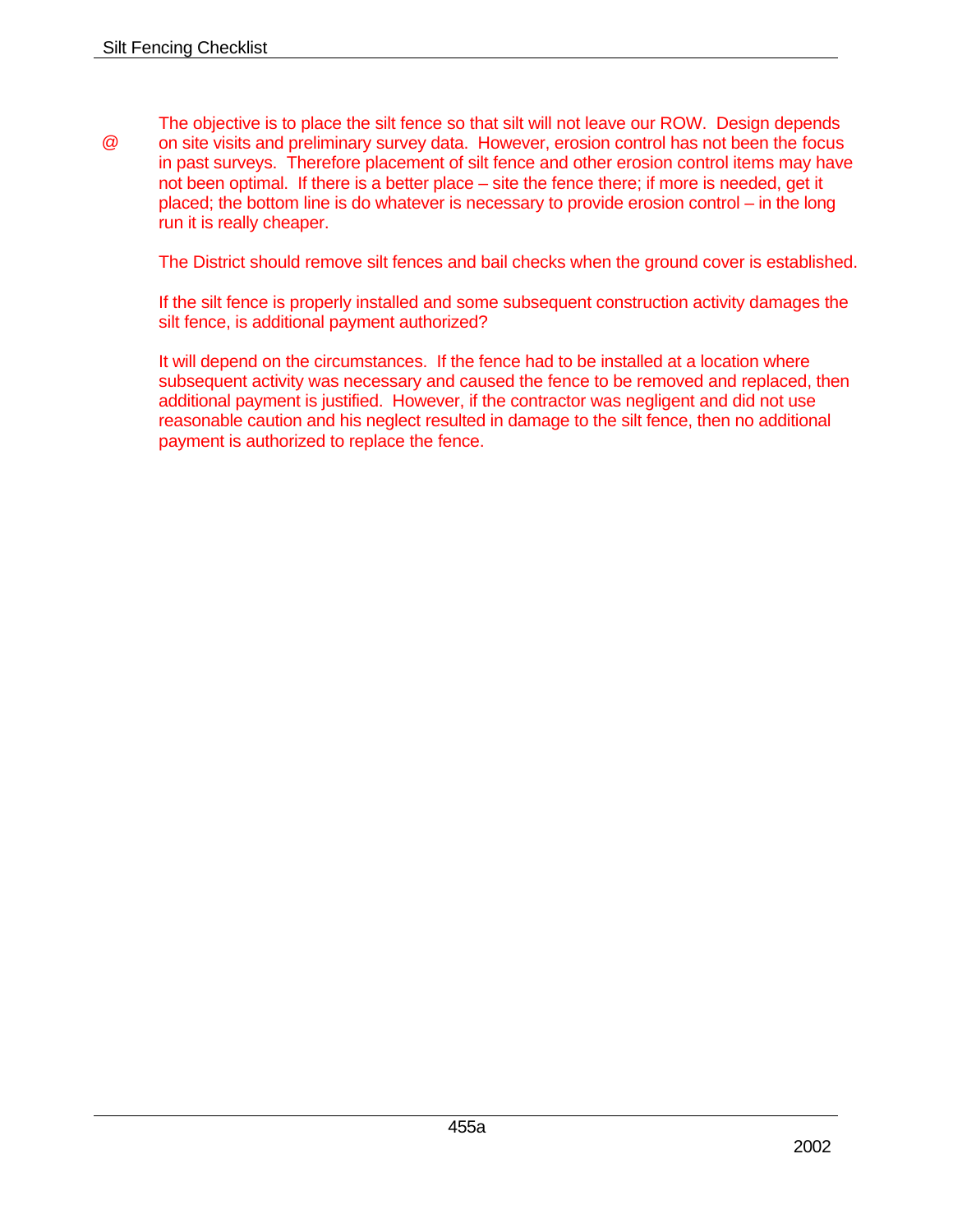@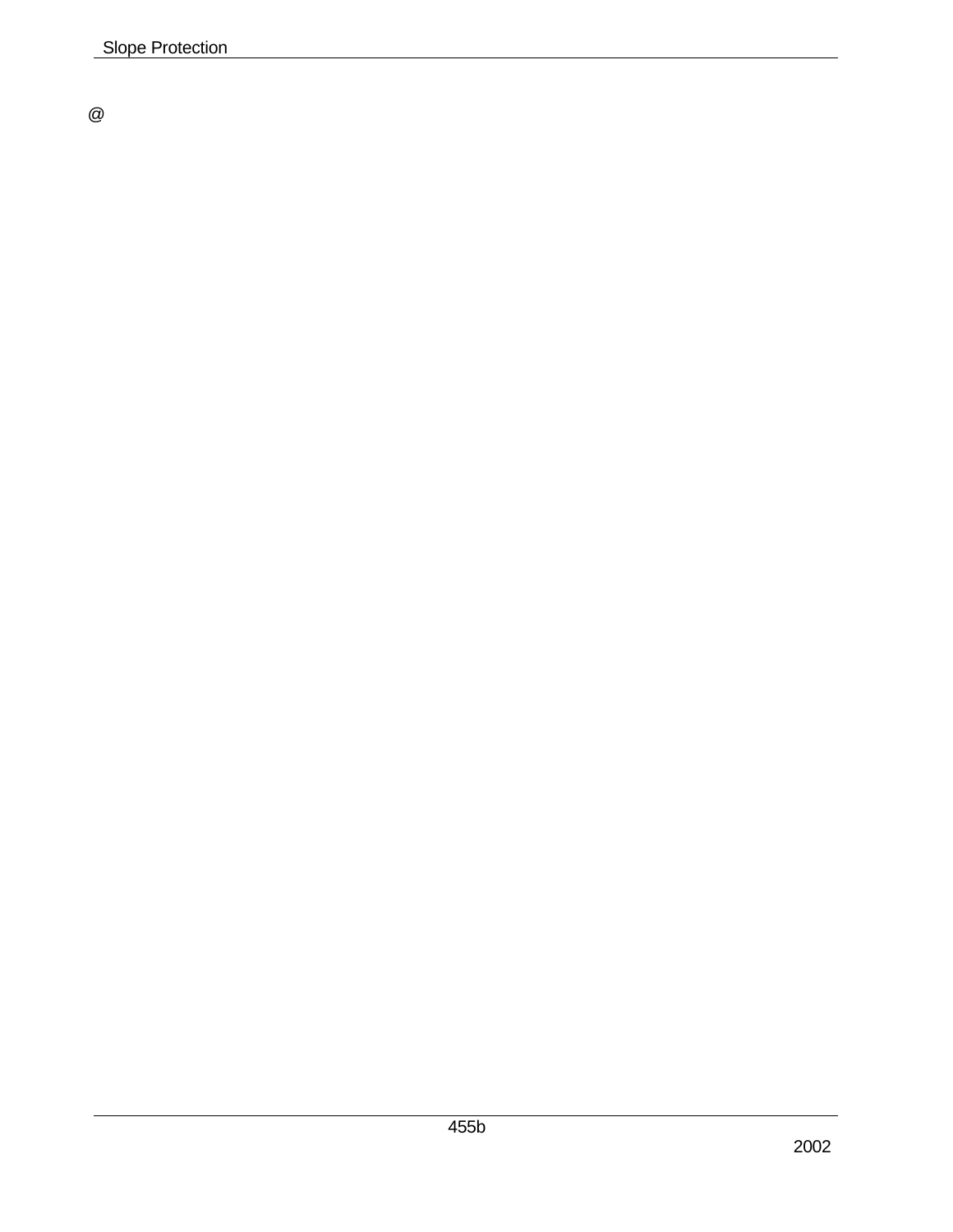# **810.00 SLOPE PROTECTION**

# **810.01 SLOPE PROTECTION CHECKLIST**

| <b>SSHC Reference:</b>                  |   |    | Section 810 -- Slope Protection & the Special Provision                                                                                                                                                                                                                                                                 |  |
|-----------------------------------------|---|----|-------------------------------------------------------------------------------------------------------------------------------------------------------------------------------------------------------------------------------------------------------------------------------------------------------------------------|--|
| <b>Other References:</b>                |   |    | None                                                                                                                                                                                                                                                                                                                    |  |
| <b>Inspection Crew:</b>                 |   |    | <b>Construction Technician</b>                                                                                                                                                                                                                                                                                          |  |
| Inspection Equipment:                   |   |    | Yard stick, meter stick and small balance scale                                                                                                                                                                                                                                                                         |  |
| <b>Procedures and General Comments:</b> |   |    |                                                                                                                                                                                                                                                                                                                         |  |
|                                         |   | 1. | The mulch must be prairie hay and certified as noxious<br>weed free (SSHC Subsection 810.02)                                                                                                                                                                                                                            |  |
|                                         |   | 2. | The seed will be mixed at the seed company and<br>tagged with department supplied tags                                                                                                                                                                                                                                  |  |
|                                         |   | 3. | All areas possible are to have the seed drilled. The<br>drilled seed will establish much faster than broadcast<br>seed. The percentage of the area to be drilled is given<br>in the Special Provisions.                                                                                                                 |  |
| 4.                                      |   |    | Hay buster machines have proven to be satisfactory for<br>the mechanical application of the mulch                                                                                                                                                                                                                       |  |
|                                         | @ | 5. | Sampling for the proper weight of mulch per yd <sup>2</sup> or m <sup>2</sup> .<br>Use the meter stick or yard stick -- which ever applies -<br>- and gather all the hay in a square before crimping --<br>and weigh this on the scale -- the results are<br>approximate. Use them as a guide and not as an<br>absolute |  |
|                                         |   | 6. | Best hay information -- Establish a test plot with the<br>exact amount of hay per yd <sup>2</sup> or $m2$ -- crimp -- and use<br>this plot for a visual comparison                                                                                                                                                      |  |
| Roadside Development<br>(402) 479-4537  |   | 7. | Questions -- call 402-479-4537, Roadside<br>Development                                                                                                                                                                                                                                                                 |  |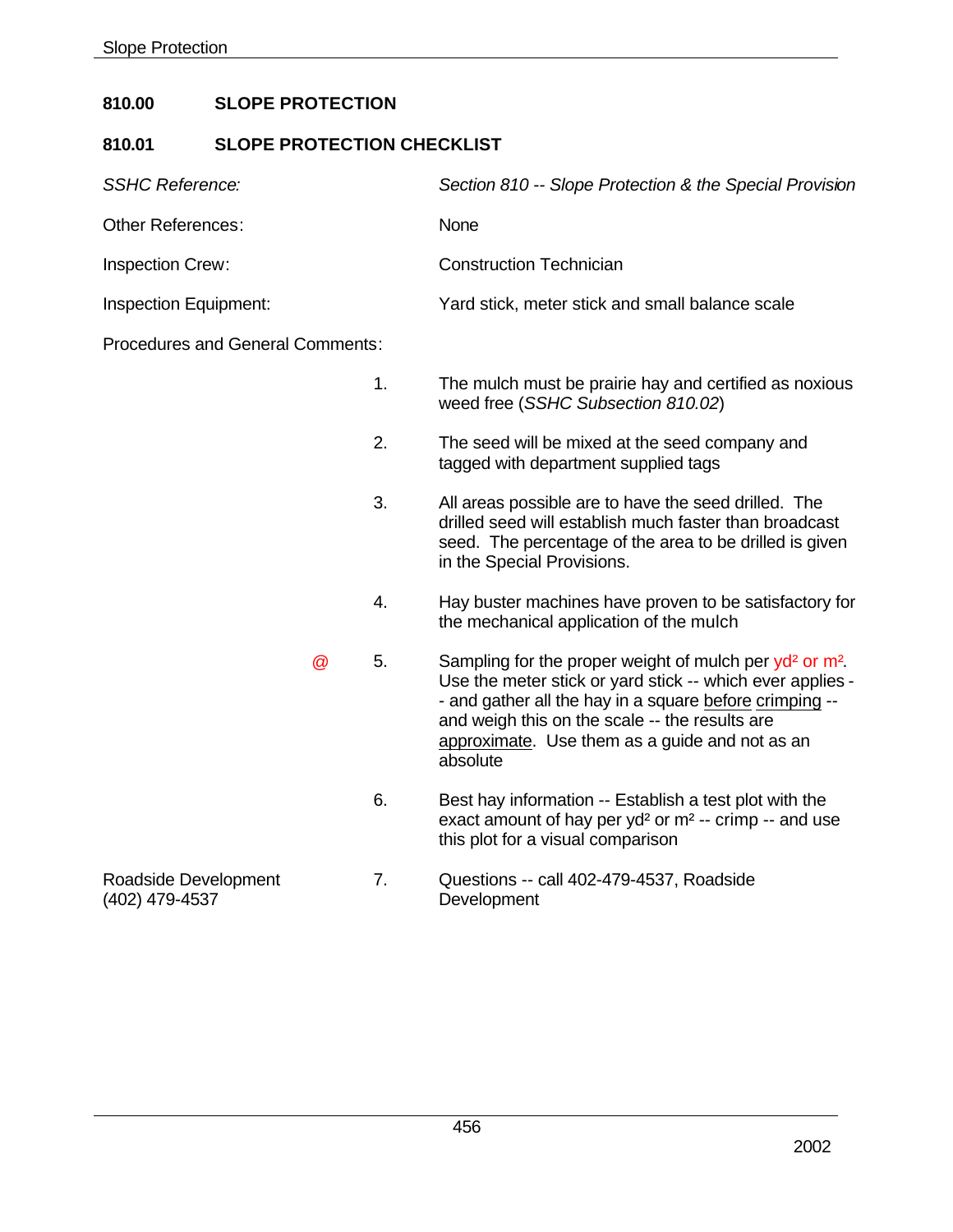# **811.00 SLOPE PROTECTION NETTING**

# **811.01 SLOPE PROTECTION NETTING CHECKLIST**

| <b>SSHC References:</b>                |    | Section 811 Slope Protection Netting                                      |  |
|----------------------------------------|----|---------------------------------------------------------------------------|--|
| <b>Other Reference:</b>                |    | <b>Approved Products List &amp; Plans</b>                                 |  |
| <b>Inspection Crew:</b>                |    | <b>Construction Technician</b>                                            |  |
| Inspection Equipment:                  |    | <b>NA</b>                                                                 |  |
| Procedures & Comments:                 | 1. | The slope protection must be complete before the<br>netting is installed. |  |
|                                        | 2. | Is the netting on the approved products list? (SSHC<br>Subsection 811.02) |  |
|                                        | 3. | Are the pins the right length and wire size? (SSHC<br>Subsection 811.02)  |  |
|                                        | 4. | Potential problem is inadequate pinning.                                  |  |
| Roadside Development<br>(402) 479-4537 | 5. | Questions - call Roadside Development<br>(402) 479-4537.                  |  |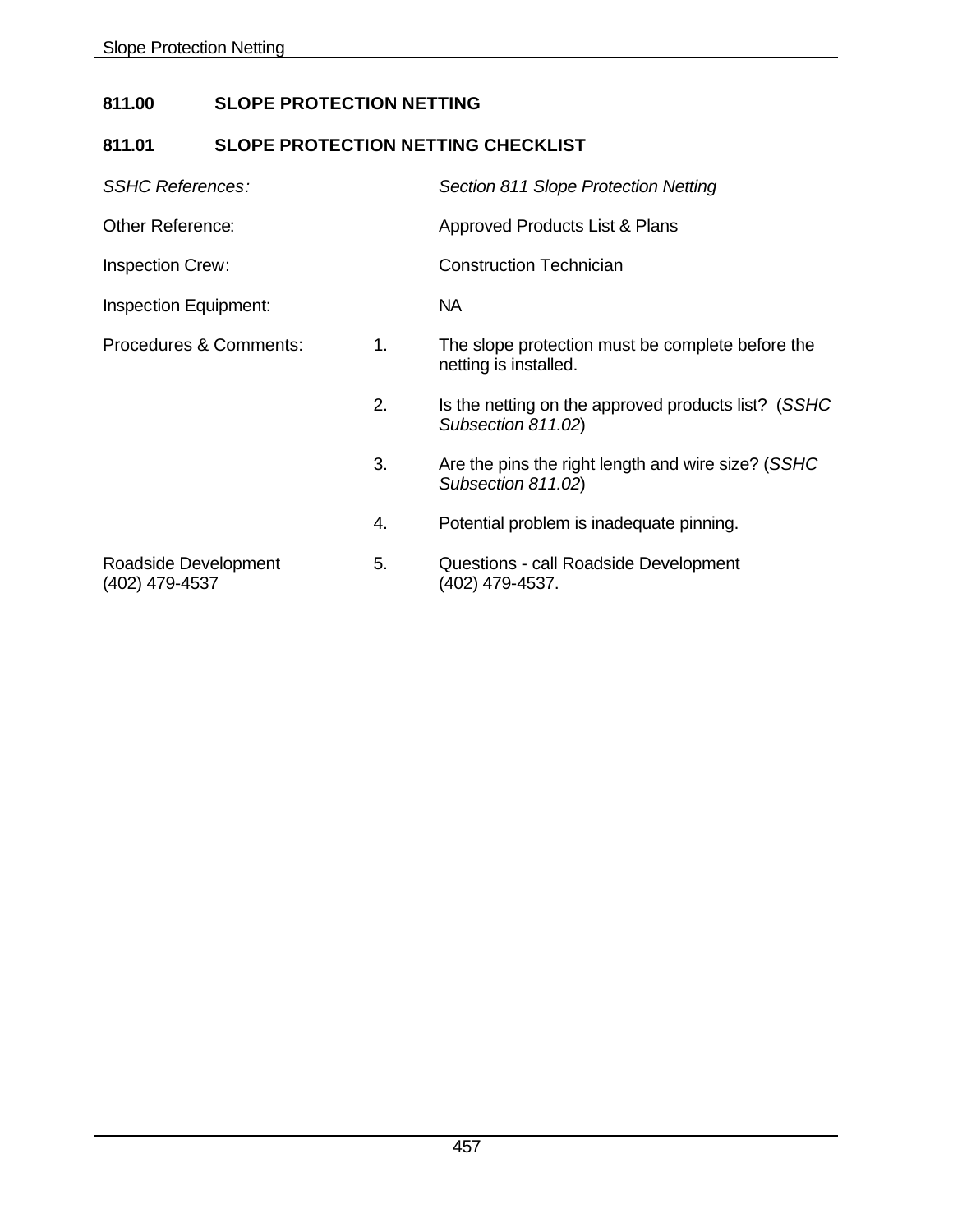# **812.00 COVERCROP SEEDING**

# **812.01 COVERCROP SEEDING CHECKLIST**

| <b>SSHC References:</b>  |    | Section 812 Covercrop Seeding                                                                                                           |  |
|--------------------------|----|-----------------------------------------------------------------------------------------------------------------------------------------|--|
| <b>Other References:</b> |    | None                                                                                                                                    |  |
| <b>Inspection Crew:</b>  |    | <b>Construction Technician</b>                                                                                                          |  |
| Inspection Equipment:    |    | None                                                                                                                                    |  |
| Procedures & Comments:   | 1. | Covercrop seeding is intended to reduce erosion and<br>siltation.                                                                       |  |
|                          | 2. | This cannot happen unless the covercrop seeding is<br>done in a timely manner.                                                          |  |
|                          | 3. | This does not mean to wait and have the permanent<br>seeder put in the covercrop and then overseed with the<br>permanent seed.          |  |
|                          | 4. | The covercrop seed should be done at least 45 days in<br>advance of the permanent seeding to be of any use!                             |  |
|                          | 5. | Covercrop will not be used as a matter of course on<br>"overlay" project, but could be added by change order if<br>the need ever arose. |  |
|                          | 6. | Piper Sudan has been removed from the covercrop<br>lists.                                                                               |  |
|                          | 7. | Questions - call Roadside Development<br>(402) 479-4537.                                                                                |  |

# **812.02 WATER POLLUTION CONTROL (SOIL EROSION)**

While this section addresses soil erosion on all projects, *Construction Manual Subsection 1100.30* addresses the additional requirements of a storm water discharge permit. Coverage under the Nebraska Department of Natural Resources permit is required for all projects which disturb more than 2 hectares (5 acres) and are administered by the NDR.

The primary objective is to control soil erosion during construction with reasonable and economical construction practices.

While the contract documents indicate locations of erosion control devices (silt fence, ditch checks, and silt basins), their actual location should be determined in the field in order to fit existing conditions.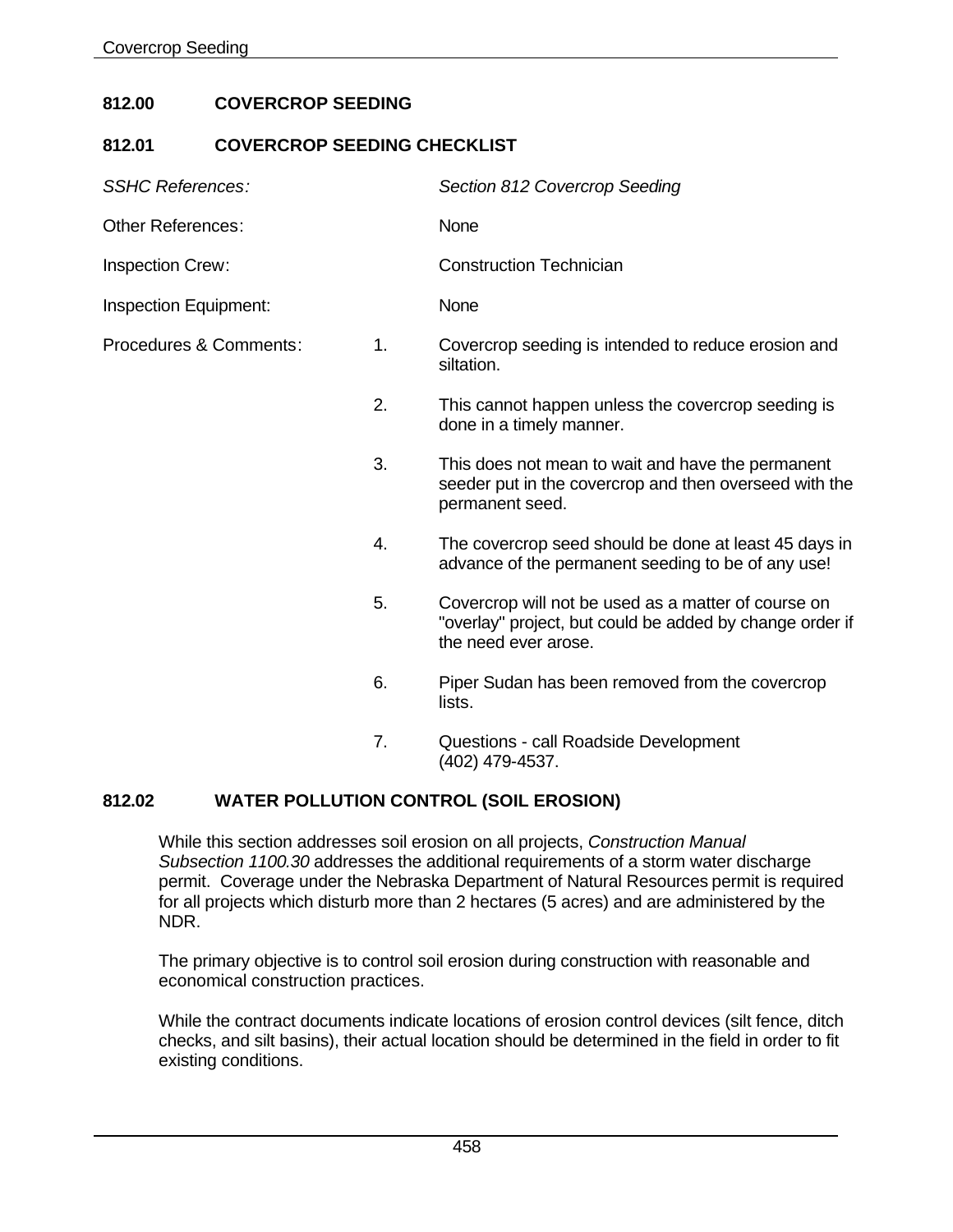The erosion control devices should not be limited to those which are included in the contract documents. The Project Manager should authorize adding any device that will be most effective in controlling erosion.

The primary method for temporary erosion control is cover crop seeding.

Cover crop seeding requires seed bed preparation covering, and compacting as described in *SSHC Section 803*.

The installation of the perimeter silt fence for ditch checks should be installed prior to any soil disturbing activities occurring on the project or as soon as any ditches are created.

Also install silt fence to protect wetlands.

# **812.03 TEMPORARY WATER POLLUTION CONTROL (SOIL EROSION)**

Limitation of exposed surface area - 75,000 m² (90,000 sy) plus an equal amount for clearing and grubbing. These figures do include the roadbed until it is surfaced or the base course has been placed. (*SSHC Subsection 204.02,* Para. 2)

#### **APPROXIMATE LENGTH OF AUTHORIZED OPEN GRADING AREAS**

| <b>Row Width</b><br>(Metric/English) | Project Length<br>(Metric) | Project Length<br>(English) | <b>Station</b><br>(English) | <b>Station</b><br>(Metric) |
|--------------------------------------|----------------------------|-----------------------------|-----------------------------|----------------------------|
| 20m/66'                              | 3,485 m (3.5 km)           | 11,364'                     | 114 Stations                | 35                         |
| 30m/100'                             | 2,323 m (2.33 km)          | 7,500                       | 75 Stations                 | 23.3                       |
| 45 m/150'                            | 1,515 m (1.5 km)           | 5,000'                      | 50 Stations                 | 15                         |
| 60 m/200'                            | 1,143 m (1.2 km)           | 3,750'                      | 38 Stations                 | 12                         |
| 75 m/250'                            | 917 m (0.90 km)            | 3,000'                      | 30 Stations                 | 9                          |
| 90 m/300'                            | 758 m (0.8 km)             | 2,500'                      | 25 Stations                 | 8                          |

ROW Width x Length to Equal  $69,700$  m<sup>2</sup> - 750,000 sq. ft.

These figures are for level terrain. Large cuts and fills shorten the lengths given above.

These figures may be adjusted up or down to allow for soil conditions, season of the year, contractors operating performance or other considerations.

#### **812.04 CONTRACTOR REQUIREMENTS**

The contractor's responsibility is to insure that soil erosion is minimized and to prevent eroded soil from leaving the construction project onto adjacent property. Timely installation of silt control devices, such as silt fence and ditch checks, will help to prevent this damage from occurring. The most effective erosion control practice is cover crop seeding which shall be done as the grading progresses. This may require the erosion control contractor to mobilize and seed more than once.

The contractor's schedule (sequence of operation) and proposed method for accomplishing the required erosion control must be submitted to the Project Manager at the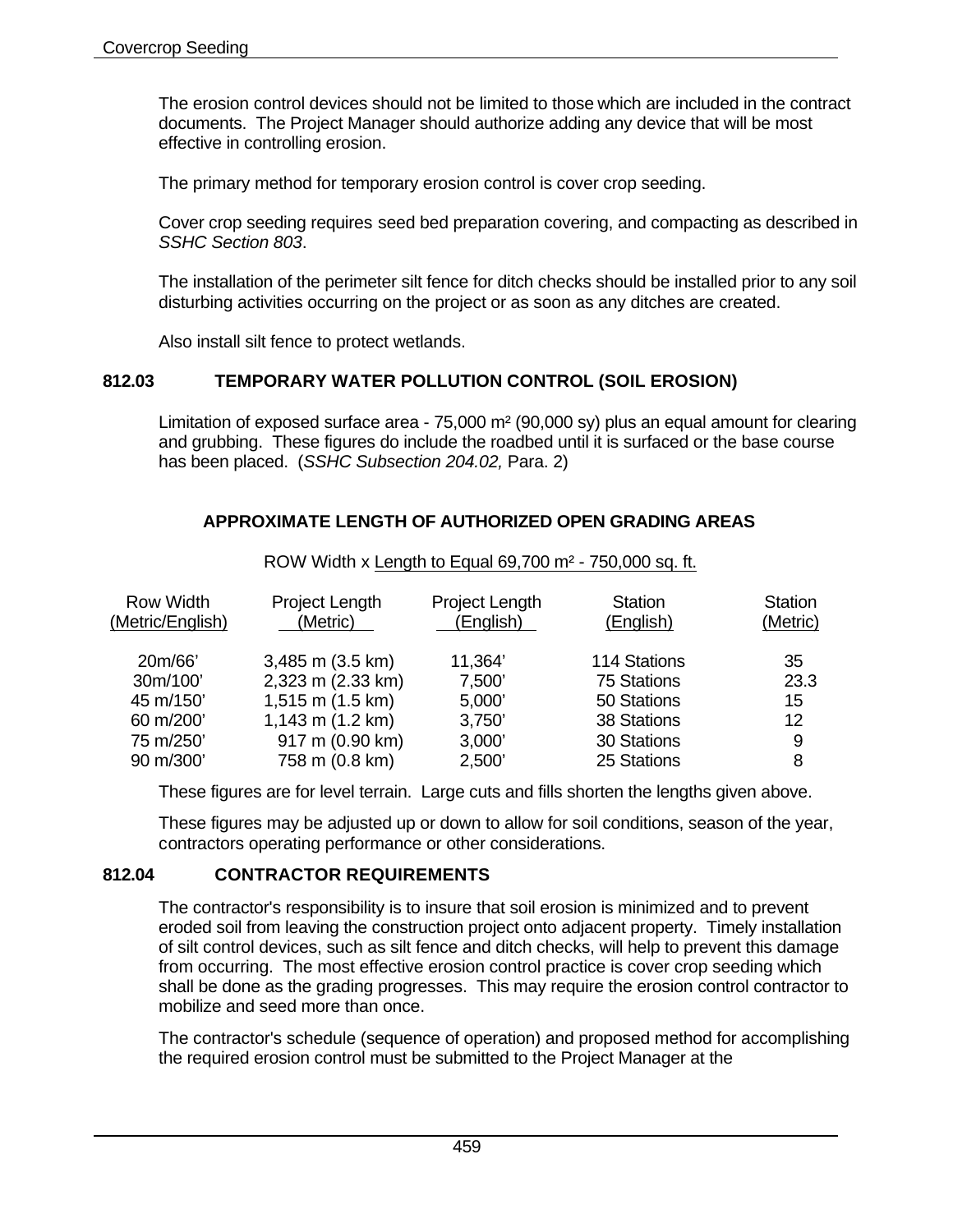preconstruction conference and be approved before clearing and grubbing or excavation begins.

The contractor's erosion control work plan should include the following:

- Materials to be used.
- Equipment to be used.
- Location and timing of silt fence and silt basins and other temporary erosion control measures outlined in the Plans.
- Schedule for placement of cover crop seeding and fertilizing.

If the temporary erosion control is to be performed by a subcontractor, the subcontractor should be involved in developing the work plan.

Damage due to siltation on private property shall be corrected by the contractor with no expense to the contracting authority.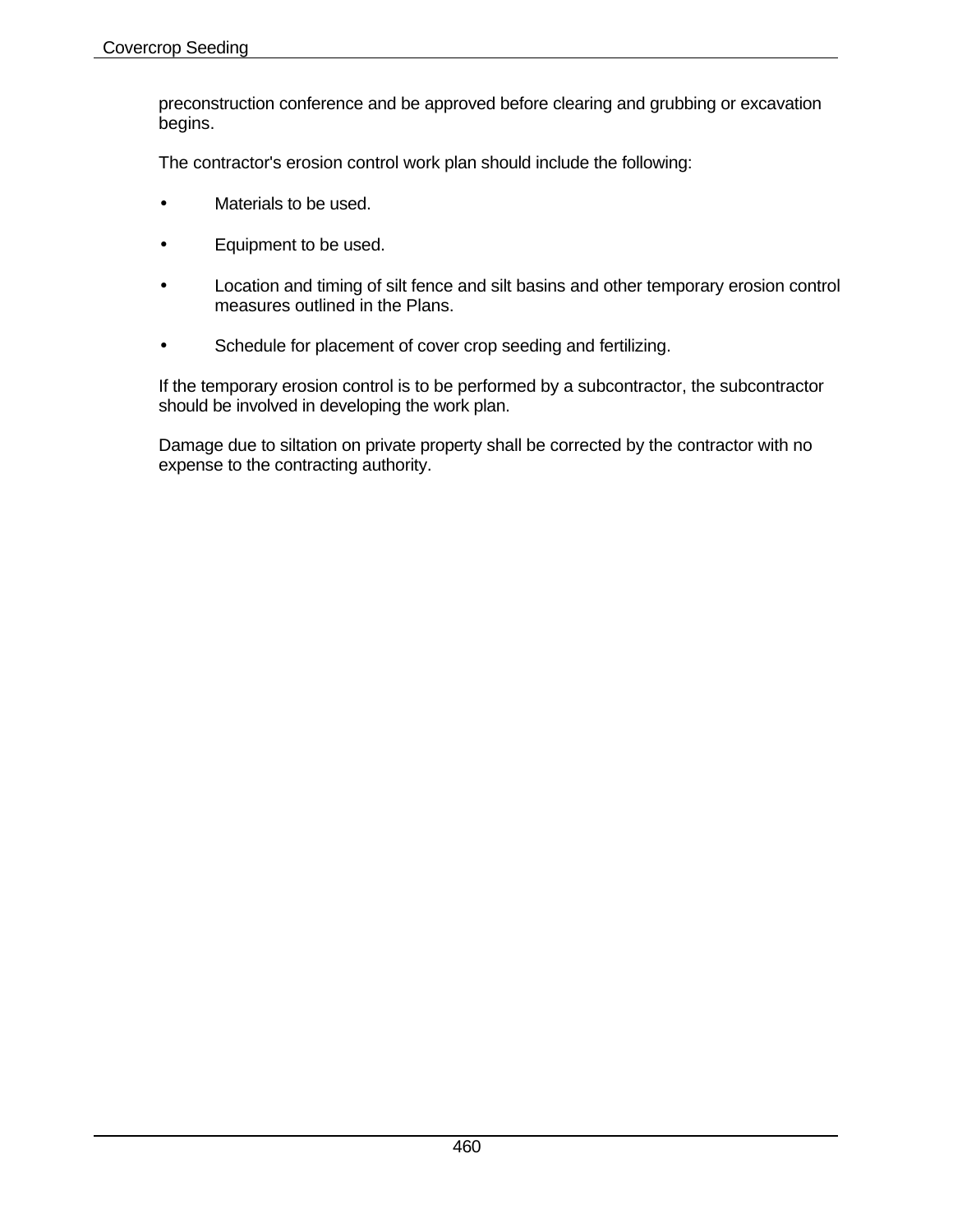# **813.00 PEAT MOSS**

# **813.01 PEAT MOSS CHECKLIST**

*SSHC References: SSHC Section 813 --* PEAT MOSS

General Comments: Although peat moss is not used often, it is a very important item when specified.

> The peat moss adds trace elements that some plants need and can help hold water in the planting soil and help loosen heavy clay in some cases.

> Make sure that the peat moss is well mixed with the backfill before it is placed in the planting hole so it gets distributed evenly throughout the planting hole.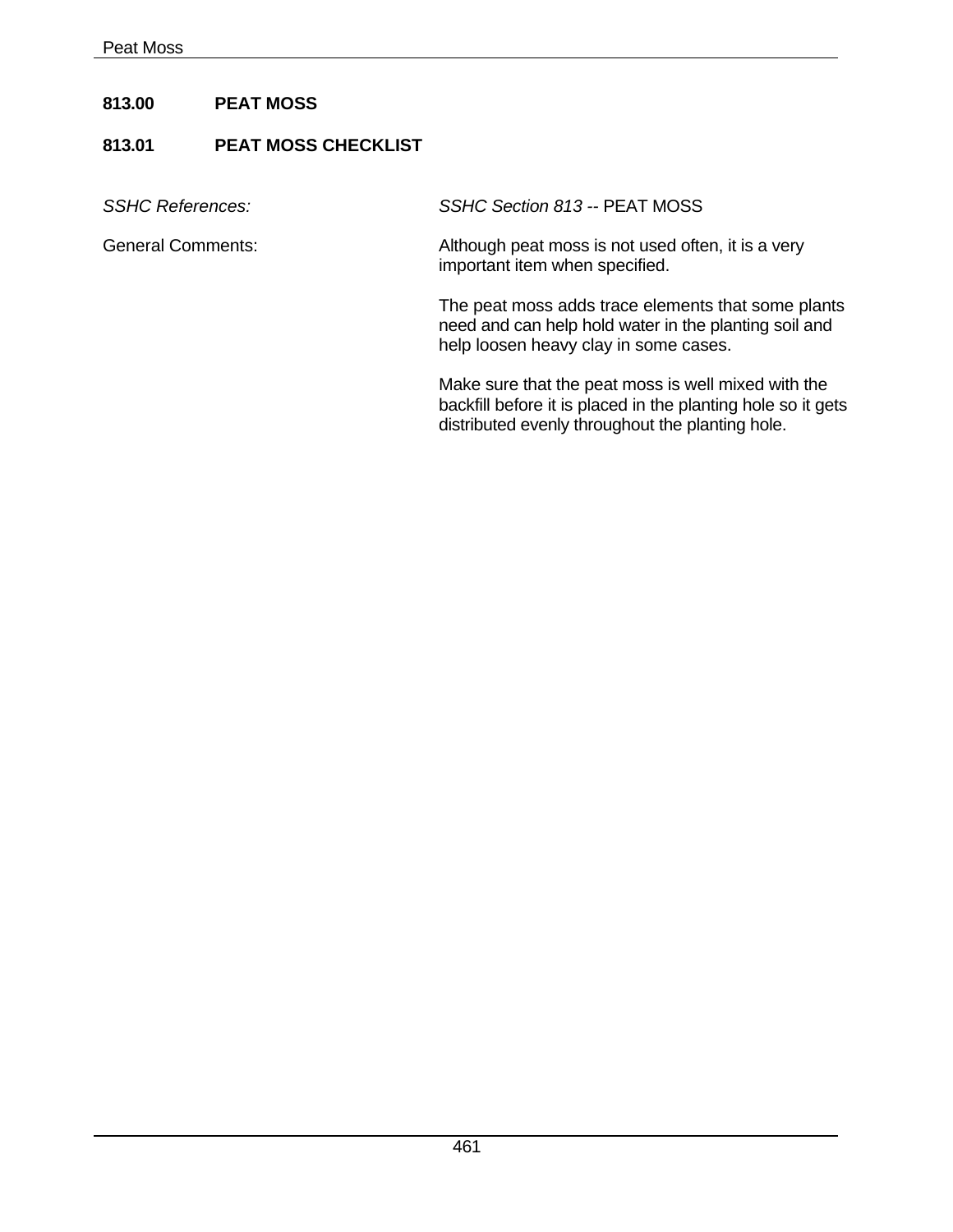# **CHAPTER NOTES:**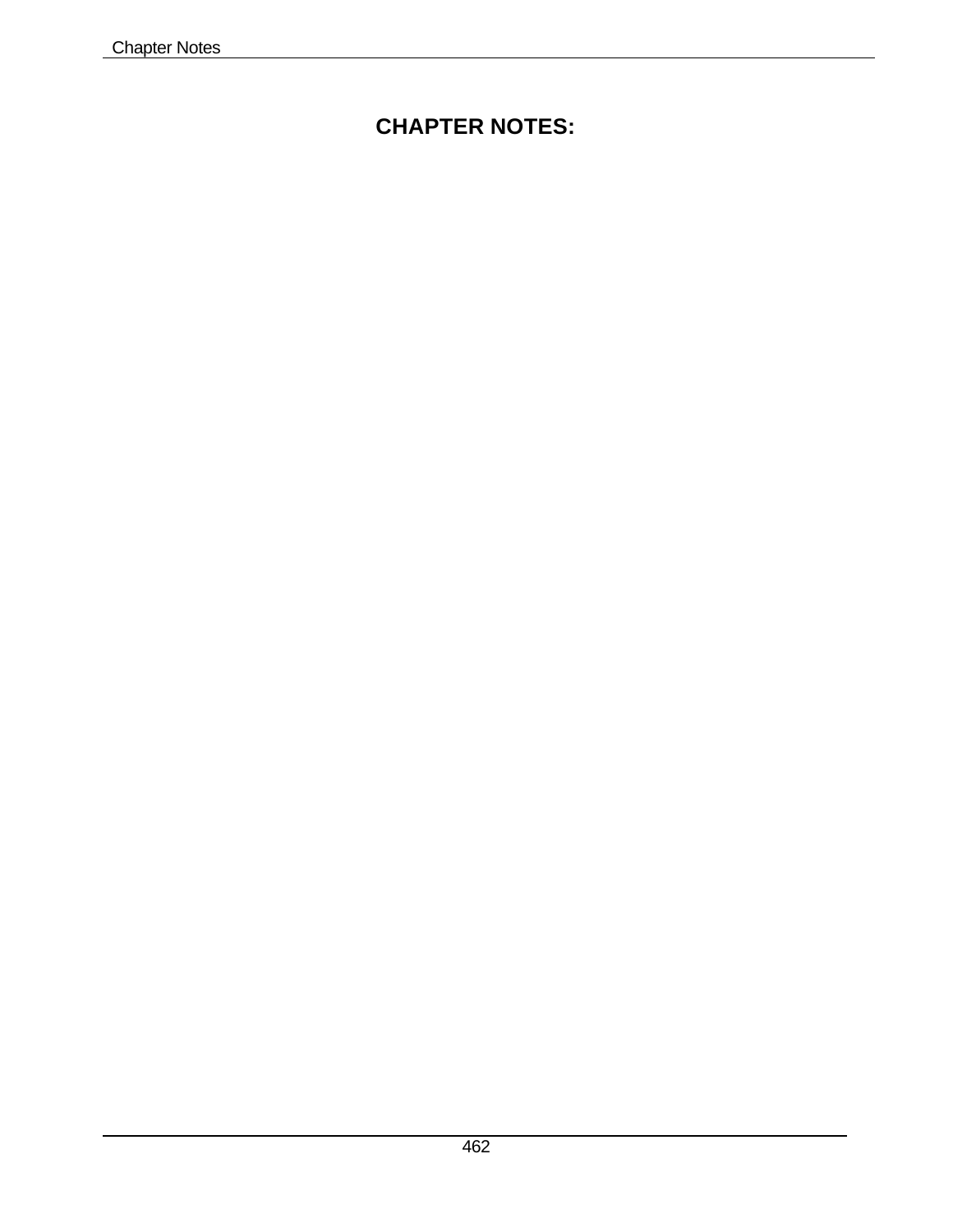# **CHAPTER NOTES:**